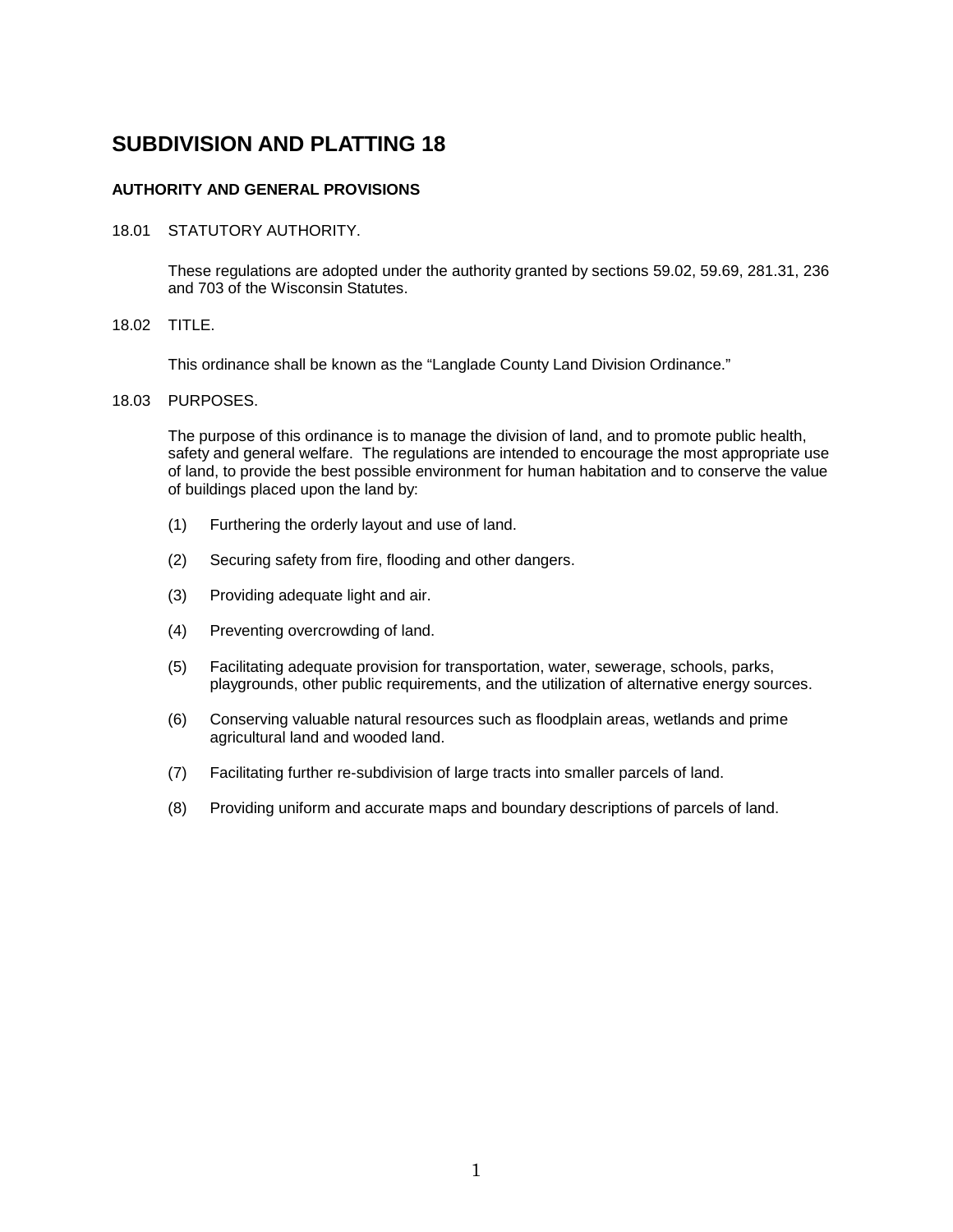#### 18.04 DEFINITIONS.

Administrator. The County Zoning Administrator.

Alley. A public or private right-of-way primarily designed to serve as secondary access to the side or rear of those properties whose principal frontage is on a street.

Arterial, Major. A major, high capacity street designed to carry large volumes of traffic between various areas of the County.

Block. A tract of land bounded by streets, or by a combination of streets and public parks, cemeteries, railroad rights-of-way, shorelines of waterways, or municipal boundary lines.

Building. Any structure built for the support, shelter, or enclosure of persons, animals, chattels, or movable property of any kind, and which is permanently affixed to the land.

Building Setback Line. A line within a lot or other parcel of land between which line and the adjacent boundary of the street or waterway upon which the lot abuts, the erection of a building is prohibited, as prescribed by the appropriate zoning or other regulations.

Committee. The County Planning Agency authorized by §59.69 Wisconsin Statutes.

Cul-de-sac. A local street with only one vehicular outlet and having an appropriate terminal for the safe and convenient reversal of traffic movement.

Cul-de-sac Temporary. A local street terminating in a turnaround, which will be extended as a through street within a time period approved by the Water & Land Use Planning Committee. The subdivider shall submit such assurances as required by the committee that the street will be extended as a through street within the time allowed.

Department. The Land Records and Regulations Department.

Divider. Any person, or corporation or authorized agent who undertakes a land division as defined in this section.

Easement. Is a grant by a property owner for the use of land for a specific purpose.

Final Plat. The map of record of a subdivision, and any accompanying material.

Frontage. The length of the front property line of the lot, lots, or tract of land abutting a public street, road, highway or public right-of-way, or navigable waterbody.

Grade. The slope of a road, street or other public way, specified in percent.

Improvement, Public. Any sanitary sewer, storm sewer, drainage ditch, water main, off-street parking area, or other facility for which the County, town or special use district may ultimately assume the responsibility for maintenance and operation.

Land Division. The division of a lot or parcel of land for the purpose of transfer of ownership or building development.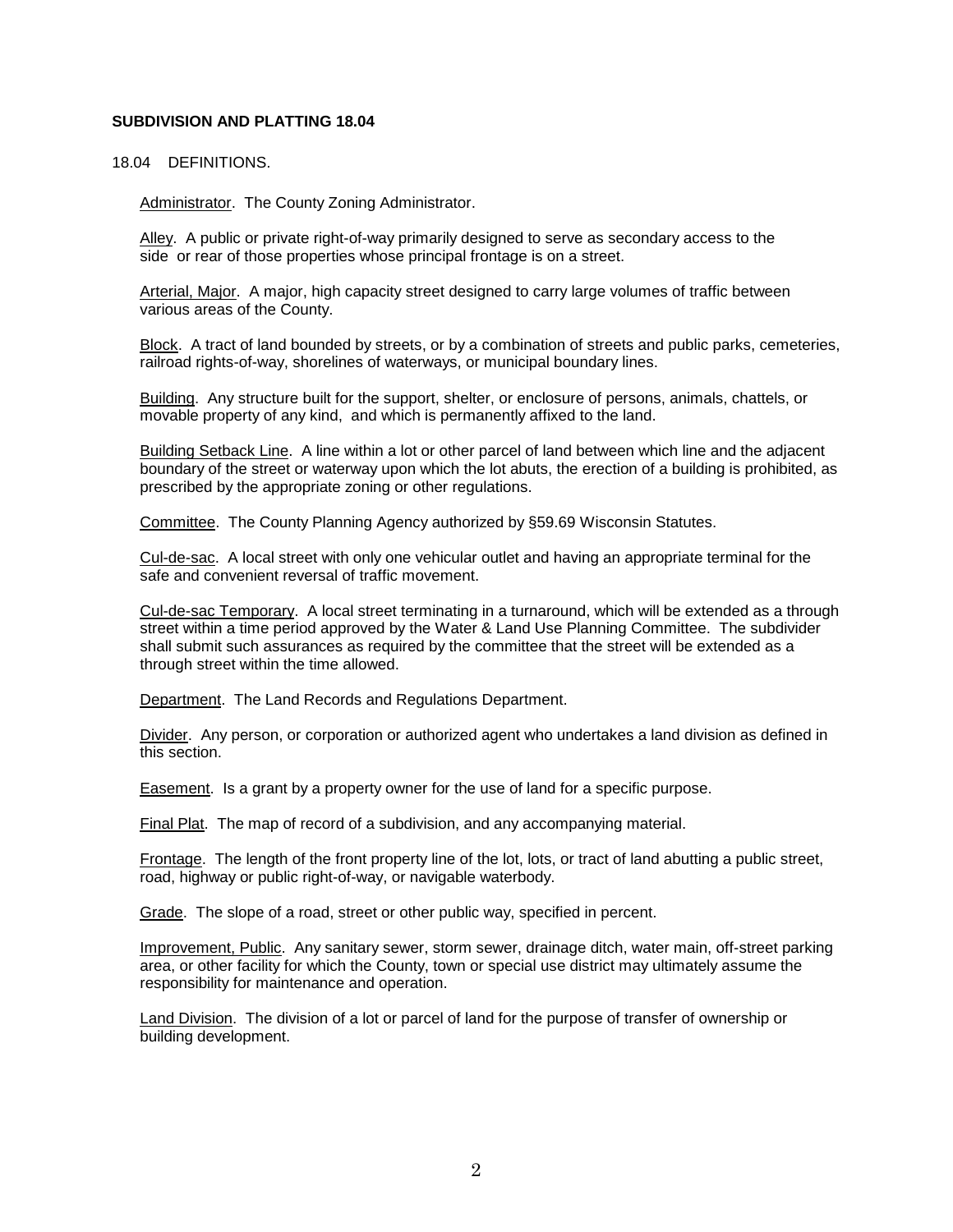Large Scale Development. A proposed complete new, large neighborhood unit which due to its magnitude and comprehensiveness, warrants special consideration by the Committee.

Limited Access Expressway or Highway. A traffic way for through traffic, in respect to which owners or occupants of abutting property or lands and other persons have no legal right of access to or from the same, except only at such points and in such manner as may be determined by the public authority having jurisdiction over such traffic way.

Lot. A portion of a subdivision or other parcel of land intended for transfer of ownership or for building development.

Lot, Corner. A lot situated at the intersection of two streets.

Lot, Preplanned. A lot where the location of two areas for the future installation of privately owned wastewater treatment system (POWTS) to serve a 3 bedroom home or the location of a replacement area for an existing POWTS have been determined along with the location of areas for buildings, driveways, and other improvements as deemed necessary by the Administrator. (Ord #3-2009)

Lot, Through. Double frontage, is a lot which has a pair of opposite lot lines along two substantially parallel streets, and which is not a corner lot. On a "through lot" or "double frontage lot" both street lines shall be deemed front lot lines.

Outlot. A parcel of land other than a lot or block, intended for transfer of ownership or private right-ofway. An outlot may not be used as a building site unless it is in compliance with restrictions imposed under this ordinance with respect to building sites. An outlot may be a private road or alley, a nonbuildable parcel having poor soils or topographic conditions or a remnant parcel.

Owner. Any person, group of persons, firm, corporation or any other legal entity having legal title to the land sought to be divided under this title.

Parcel. A piece of land held in one ownership.

Preliminary Plat. A map showing the salient features of a proposed subdivision, submitted to the committee for purposes of preliminary consideration.

Right-of-way. Right-of-way is a strip of land occupied or intended to be occupied by a street, walkway, railroad, electric transmission line, oil or gas pipeline, water main, sanitary or storm sewer main, or for another special use. The usage of the term "right-of-way" for land established and shown on a final plat is to be separate and distinct from the lots or parcels adjoining such right-of-way, and not included within the dimensions or areas of such lots or parcels. Rights-of-way intended for streets, walkway, water mains, sanitary sewers, storm drains, or any other use involving maintenance by a public agency shall be dedicated to public use by the divider of the plat on which such right-of-way is established.

Road. A public or private right-of-way which affords a primary means of vehicular access to abutting properties, whether designated as a street, avenue, highway, road, boulevard, land, throughway, or however otherwise designated, but excepting driveways to buildings

Roadway. The surfaced portion of the street available for vehicular traffic.

Service Drive. A public street, generally paralleling and contiguous to a main traveled way, primarily designed to promote safety by eliminating unregulated ingress and egress to the right-of-way, and providing safe and orderly points of access at fairly uniformly spaced intervals.

Sewage Disposal System, Private a/k/a Private On-Site Waste Treatment System. An on-site septic, aerobic, experimental, holding, or other system approved for use by the Department of Commerce.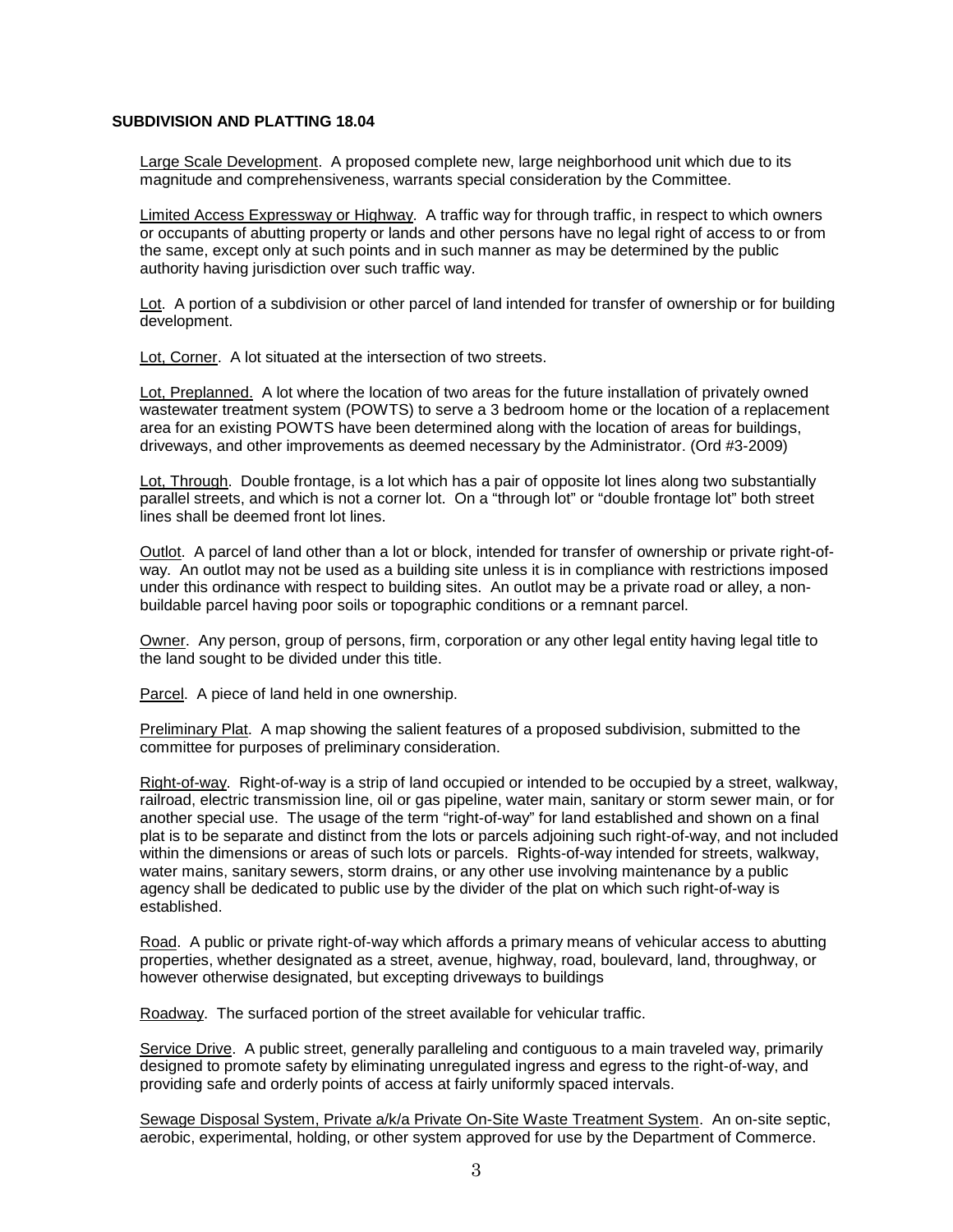Sidewalk. That portion of a street or walkway, paved or otherwise surfaced, intended for pedestrian use only.

Street. Same as road.

Street, Collector. A street which carries traffic from minor streets to the system of major arterials and highways, including the principal entrance streets of a residential development and the principal circulating streets within such a development.

Street, Half. A street bordering one or more property lines of a tract of land in which the subdivider has allocated only part of the ultimate right-of-way width.

Street, Major. Same as collector street.

Street, Marginal Access a/k/a Frontage Road. A minor street which parallels and is adjacent to a major arterial or highway, and which provides access to abutting properties and protection from through traffic.

Street, Minor. A street of limited continuity used primarily for access to abutting properties and local needs of a neighborhood.

Street, Through. A street which begins and ends on another public street.

Subdivider. Any person, corporation or authorized agent who undertakes the subdivision of and as defined in this section.

Subdivison, County. A division of a lot, contiguous parcels or tract of land for the purpose of sale or of building development, where:

- (a) The act of division creates five or more parcels, lots, outlots or building sites of more than one and one-half (1 ½) acres each and which are less than 10 acres in size.
- (b) Five (5) or more parcels or building sites of more than one and one-half  $(1 \frac{1}{2})$  acres each and which are less than 10 acres in size are created by successive divisions within a period of five (5) years.

Subdivision, Minor: A division of a lot, contiguous parcels or tract of land for the purpose of sale or of building development, where:

- (a) The act of division creates not more than 4 lots, parcels or building sites which are less than 10 acres in size.
- (b) The act of division of an outlot within a recorded subdivision plat into not more than 4 parcels or building sites without changing the original exteriors boundaries of such lot or outlot.

Subdivision, State. A division of a lot, contiguous parcels or tract of land for the purpose of sale or of building development, where:

- (a) The act of division creates five or more parcels or building sites of one and one-half (1-1/2) acres each or less in area; or
- (b) Five (5) or more parcels or building sites of one and one-half  $(1 \frac{1}{2})$  acres each or less in area are created by successive divisions within a period of five (5) years.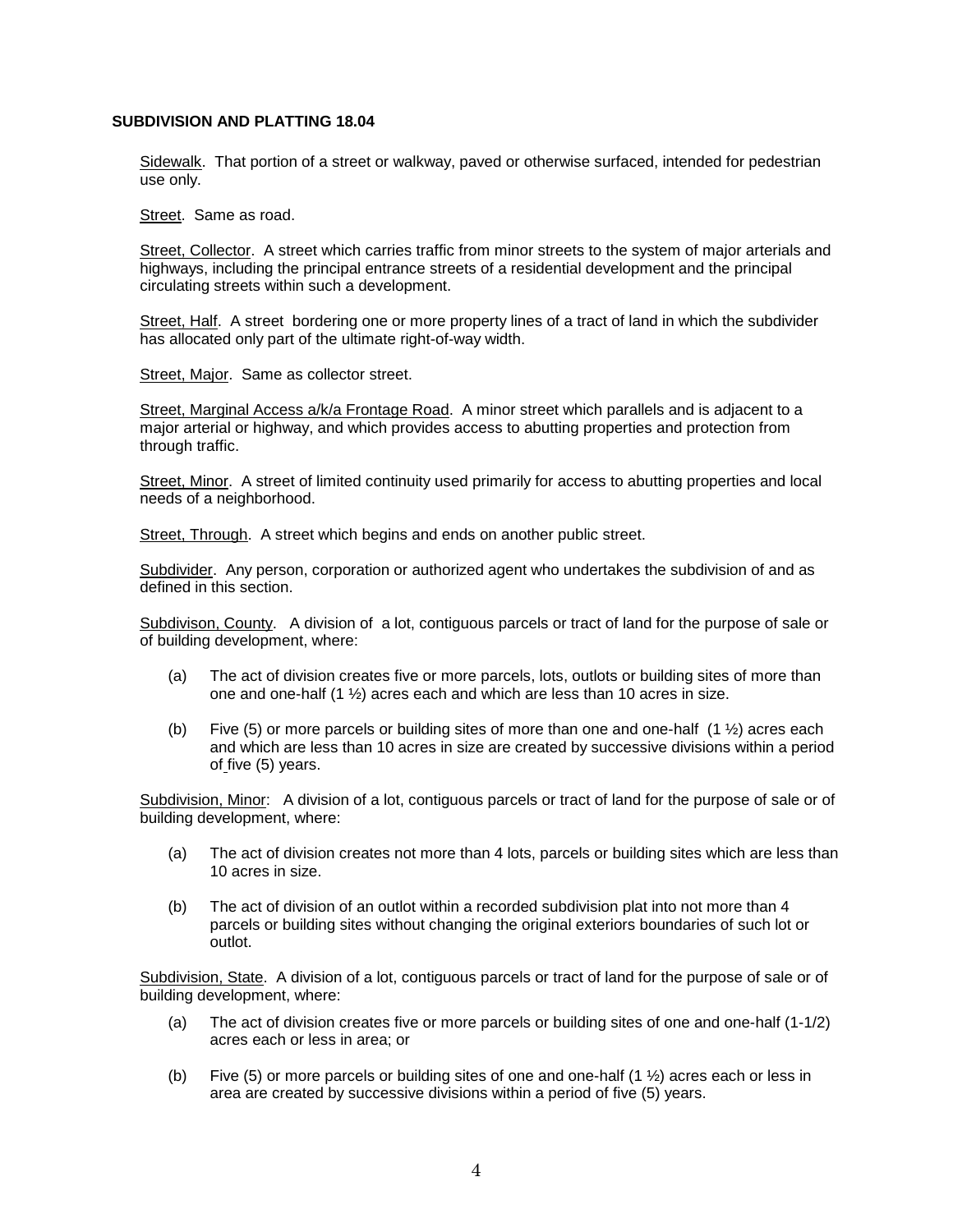Subdivision Design Standards. The basic land planning standards established as guides for the preparation of preliminary plats and certified survey maps.

 Thoroughfare. A street with a high degree of continuity, including collectors, major arterials, and limited access highways.

Walkway. A walkway or crosswalk is a right-of-way within a block, dedicated to public use and intended primarily for pedestrians, but which may include utilities where necessary.

Water Supply, Individual. A well and appurtenances usually supplying only one lot.

#### **18.05 GEOGRAPHIC JURISDICTION**

The provisions of this chapter apply to all lands within Langlade County, except within the corporate limits of the Village of White Lake and the City of Antigo, except for objecting review authority provided in 18.14. Where a duly adopted town subdivision ordinance is more restrictive than this chapter, the town is responsible to enforce its own more restrictive ordinance requirements. This chapter shall not repeal, impair or modify private covenants or other ordinances, except that it shall apply whenever it imposes stricter regulations.

## **18.06 LAND DIVISIONS GOVERNED BY THIS CHAPTER.**

- (1) This chapter shall apply to:
	- (a) The act of division of a lot, parcel or tract which existed on the effective date of this chapter by the owner thereof or his agent for the purpose of transfer, building development, or recording where the act of division creates one or more new lots, parcels or tracts smaller in area than herein provided.
	- (b) The act of division of a lot, parcel or tract which creates parcels that are close in area to the minimum parcel sizes where the Administrator requires a survey for the purposes of verifying that additional lots are not thereby created and the lots resulting therefrom are not reduced below the minimum sizes as required by this ordinance.
- (2) This ordinance shall not apply to [see §236.45(2)]:
	- (a) Transfers of interest in land by will or pursuant to court order.
	- (b) Leases for a term not to exceed ten (10) years, mortgages or easements.
	- (c) The sale or exchange of parcels of land between owners of adjoining property if additional lots are not thereby created and the lots resulting are not reduced below the minimum sizes required by this Code or other applicable laws and ordinances. The sale or exchange of parcels of land, between owners of adjoining property, fronting on a public road and more than one acre in size would be considered creating an additional lot.
	- (d) Assessor's Plats made under Section 70.27, Wisconsin Statutes.
	- (e) Creation or transfers of parcels which are ten (10) acres or more in size.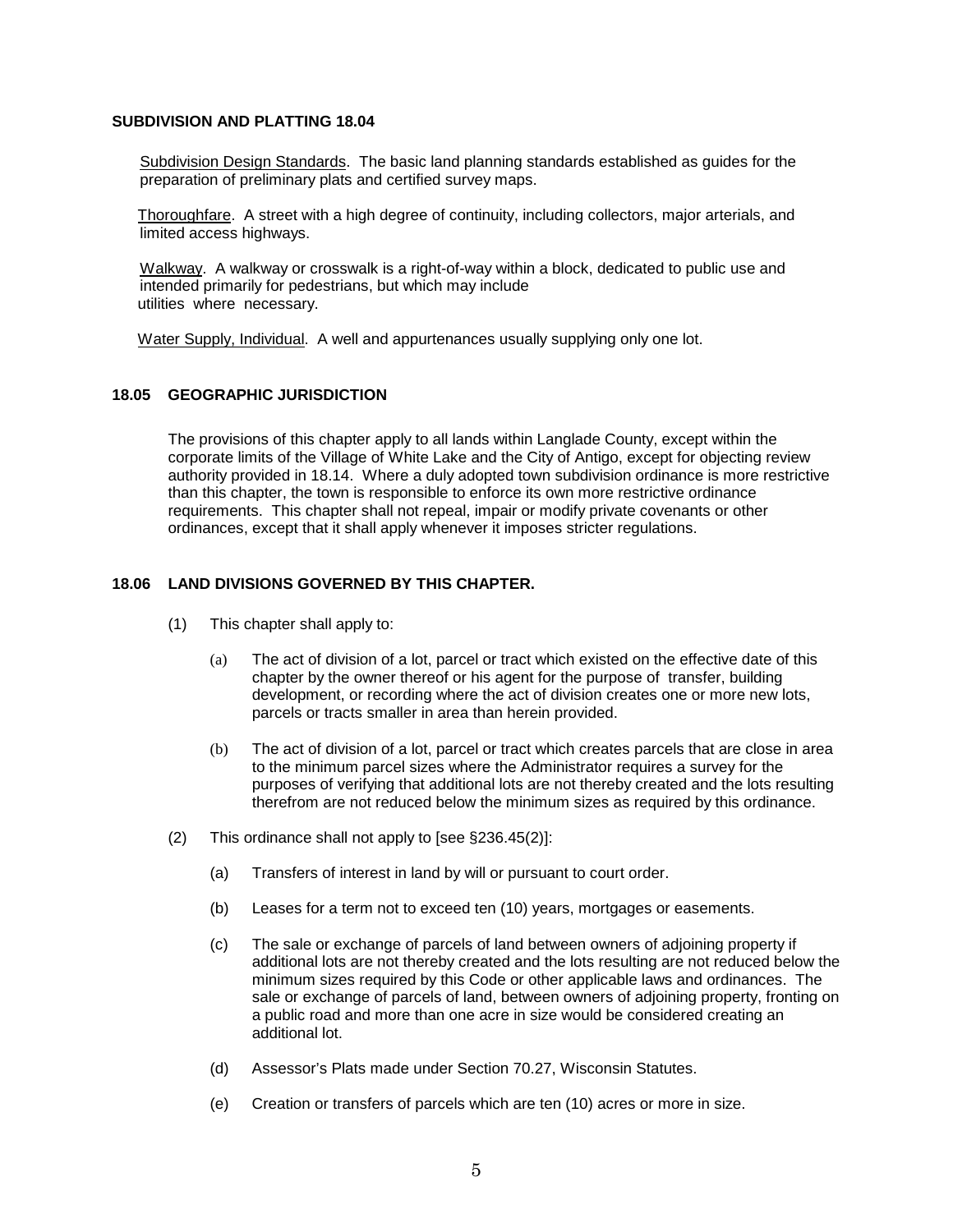(3) This ordinance may not have more restrictive time limits, deadlines, notice requirements or be more restrictive in other provisions of WI Stats Section 236 that provide protections for the subdivder. (Rev. Ord. #1-2011).

## **SUBDIVISION AND PLATTING 18.06**

(f) Single parcels located within the Exclusive Agricultural Zoning District, which are created subsequent to the effective date of this chapter, for the purposes of development of a farm related dwelling unit, shall not be required to comply with this chapter at the time of their creation. Such parcels shall, however, be surveyed and approved under the procedures set forth herein, in the event its use changes to nonfarm related dwelling purposes.

## **18.07 CLASSIFICATION OF LAND DIVISIONS.**

Any contiguous parcel or tract which is owned, controlled or managed as a single entity shall be treated as a single parcel or tract for the purpose of this ordinance unless it is bisected by an existing dedicated street, existing public road or by navigable water. The Zoning Administrator shall determine whether the proposed land division satisfies the above definition and this determination shall be subject to review by the Committee. Land divisions are classified under this chapter as either:

- (1) Minor Subdivisions. A minor subdivision shall include the creation of one (1) but not more than four (4) parcels or building sites which are less than ten (10) acres in size or the division of a lot or outlot within a recorded subdivision into not more than four (4) parcels or building sites without changing the original exterior boundaries of the lot or outlot within any five (5) year period.
- (2) County Subdivisions. A county subdivision shall include the creation of five or more parcels or building sites which are greater than one and one-half (1-1/2) acres and less than ten (10) acres in size and may include no more than four parcels of one and one-half  $(1/2)$ acres or less within any five (5) year period.
- (3) State Subdivisions. Land divisions meeting the definition of state subdivisions are subject to mandatory State review under Ch. 236, Wisconsin Statutes, as well as County review under this chapter.

#### *PROCEDURES FOR APPLICATION AND REVIEW OF LAND DIVISIONS*

#### **18.10 PRE-APPLICATION CONSULTATION.**

Prior to submitting an application for County approval of a land division, it is recommended that the applicant or agent meet with the Administrator. At this meeting, the applicant should inform the Administrator of the location and nature of the proposed project. Based upon this information, the Administrator shall explain to the applicant:

- (1) Whether the proposal will require State and/or County reviews.
- (2) Which standards of this chapter and if Ch. 236, Wisconsin Statutes, will apply to the land division.
- (3) The procedure to follow to submit a land division for review.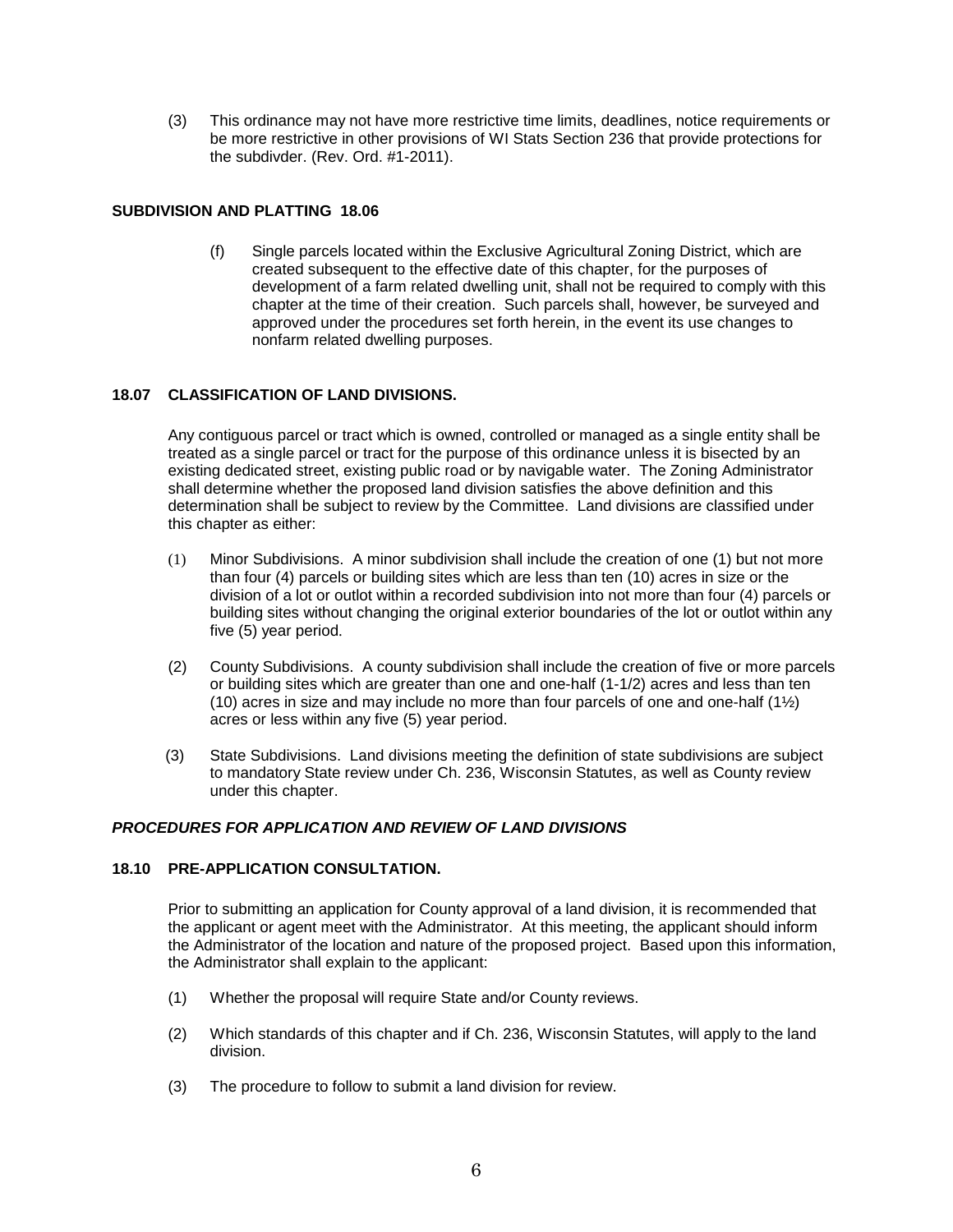#### **18.11 APPLICATION AND REVIEW OF MINOR SUBDIVISIONS**.

- (1) Minor subdivisions shall be created by use of a certified survey map (CSM). One copy of an application form provided by the Department and the original CSM shall be submitted to the Administrator.
- (2) The CSM shall comply with the requirements of §236.34 statutes, Chapter A-E7 Wisconsin Administrative Code, the County Surveyor checklist, and the following requirements:
	- (a) Date of preparation.
	- (b) Name and address of the owner of the parcel to be divided.
	- (c) Location of existing buildings, adjoining streets, highways, parks, cemeteries and subdivisions.
	- (d) Location of the ordinary high watermark (OHWM) of navigable water and water elevation on the date of survey of any navigable water. Non-navigable streams, drainage ditches and easements, ponds, lakes, flowages and other features. Any minor or county subdivision submitted for county approval shall show the ordinary high water mark wherever the OHWM is within 75 feet of the subject parcel.
	- (e) Location of existing wells, drain field vents, septic, pump and holding tanks. The approximate outline of the base of any mound or above grade drainfield.
	- (f) Apparent easements or private rights-of-way which adjoin or cross the property.
	- (g) Adjoining property information (vol., pg., Doc. #, CSM #, Plat, etc.).
	- (h) The following statement shall be placed on the face of each CSM in a text size equal to or greater than the boundary dimension text:

"Lots on this CSM shall not be further divided unless authorized by the administrator. If allowed, further division of these lots may require that County or State subdivision procedures be followed."

- (i) Contiguous square feet of buildable area as required by Chapter 17, Zoning Code, Section 17.23(6), Lot Dimensions, Minimum Buildable Area.
- (j) A statement by the surveyor certifying that the requirements of this ordinance have been fully complied with**.**
- (k) The area of the surveyed parcel shall be shown as square feet and acres**.**
- (3) The standards of section 236.34 of the Wisconsin Statutes, shall be applied to minor subdivisions as defined by this ordinance.
- (4) The administrator may send any minor subdivision to state agencies for advisory review and comments upon a determination that such a referral could yield information that might be useful in the review process.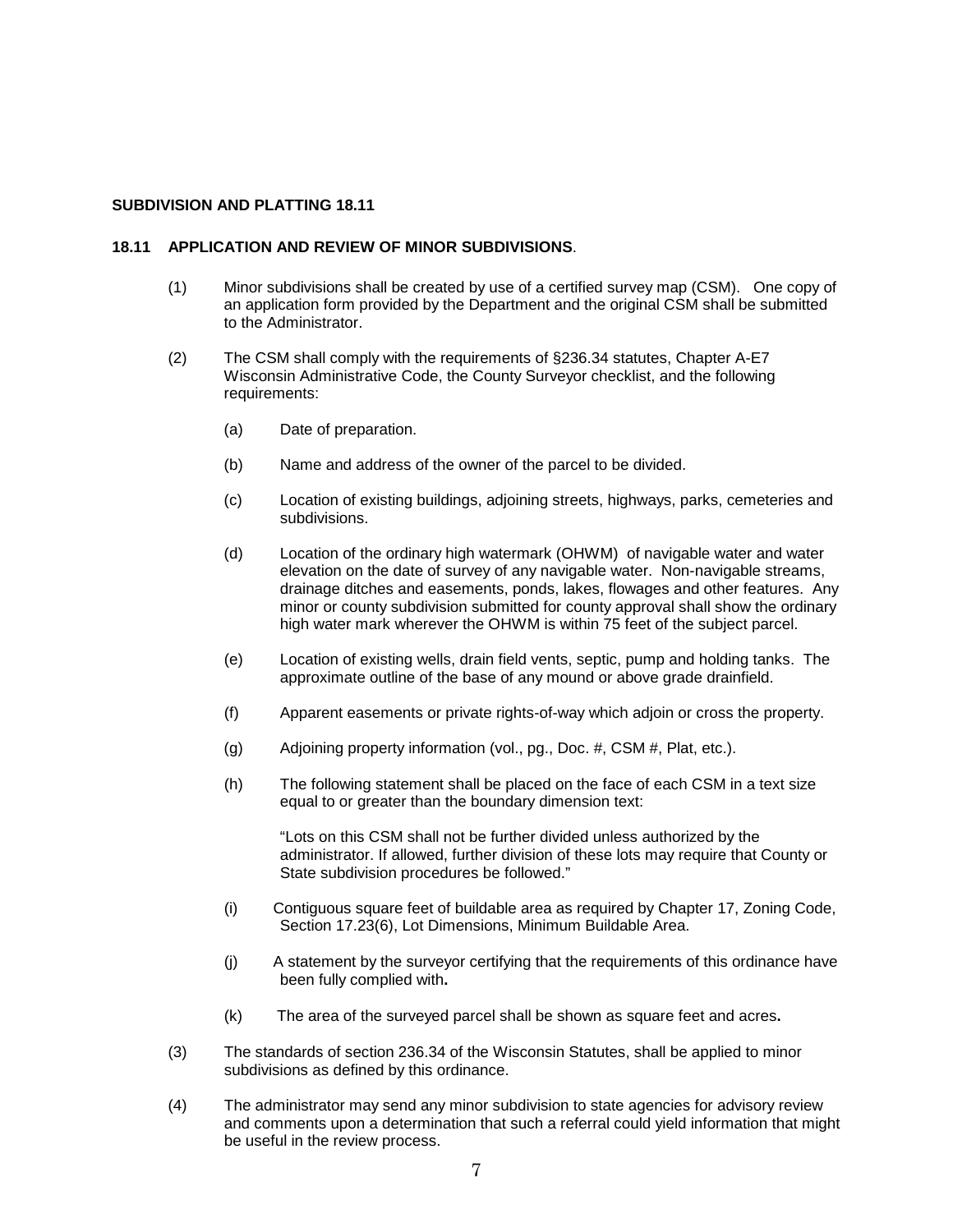- (5) Where the administrator finds that the county requires additional information relative to a particular problem posed by the proposed subdivision, he shall have the authority to request such information in writing from the subdivider. Such additional information may include, but not be limited to the following:
	- (a) All lands reserved for future public acquisition.
	- (b) Soil and site evaluation report as required in 18.13(2)(b)
	- (c) Land slopes. Areas where land slopes exceed 20% shall be delineated on the plat and/or (2) foot contour intervals in the areas of the lots to be used for building sites and the installation of private water supplies and private sewage systems.
	- (d) Regional floodplain boundary(ies) and the vertical contour line which is two (2) feet above the regional flood (USGS Datum)
	- (e) Wetland boundaries from the Department of Natural Resources Wetland Inventory Maps.
- (6) The application for any proposed minor subdivision with lots, parcels, or new streets requiring direct access onto a County, State, U.S. or Federal Highway shall be reviewed by the Highway Commissioner or WI Department of Transportation (DOT) as appropriate. When access is being requested onto a County Highway a copy of the application shall be forwarded to the Highway Commissioner by the Zoning Administrator at the time of application. If, within five (5) work days, the application has not been approved or denied by the Highway Commissioner, the survey may be reviewed pursuant to §18.11(7). When access is being requested onto a State, U.S. or Federal Highway, the provisions of Admin. Code TRANS 233 shall be complied with. A copy of the decision of the DOT shall be submitted with the request for review of a survey map.
- (7) The Zoning Administrator shall transmit a copy of the application and map to the County Surveyor, Real Property Lister, and the town chairman of the town where the property is located for review. Within 6 working days of the date a complete application is submitted, the Zoning Administrator or designees shall approve, conditionally approve or disapprove a minor subdivision. Where the Zoning Administrator finds a minor subdivision application requires additional review in regard to County or town policy, the Zoning Administrator will notify the applicant and may place it on the agenda of the Water and Land Use Planning Committee for review.
- (8) The approval or disapproval of a minor subdivision application may be appealed to the Water and Land Use Planning committee upon written request. The Zoning Administrator shall place the minor subdivision application on the Water and Land Use Planning Committee agenda and submit a copy of the agenda to any governments, agencies or utilities which are deemed to have an interest in the proposed division.
- (9) The Committee shall, within 60 days of submission, review the application, map and reasons for denial against the applicable standards of this chapter, and approve, approve conditionally, or disapprove the application and map based upon a determination of conformity or nonconformity with the standards.
- (10) The action of the Committee on the application shall be stated in writing in the minutes of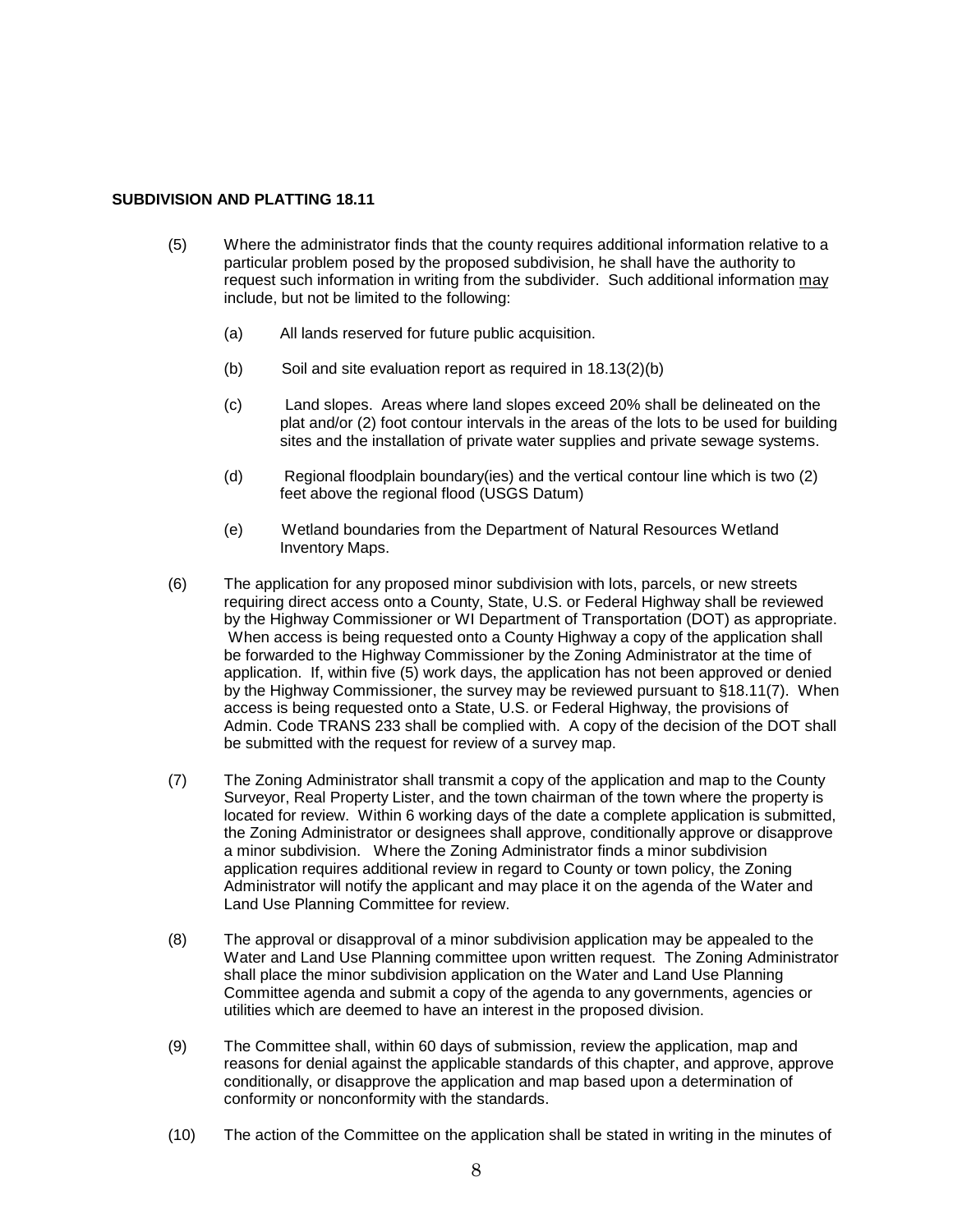the Committee meeting and those minutes or an extract thereof shall be mailed to the applicant. Failure of the Committee to act within 60 days of the date of submission or within a time as extended by agreement with the subdivider shall constitute an approval.

## **SUBDIVISION AND PLATTING 18.11**

(11) Correction of errors on recorded CSM's shall be made by recording a correction CSM. A statement shall be clearly placed on the face of the correction CSM indicating the volume, page, and document number of the CSM it is correcting.

## **18.12 APPLICATION AND REVIEW OF PROPOSED COUNTY & STATE SUBDIVISIONS.**

- (1) The items outlined for a minor subdivision in Ch. 18.11(2), (5), and (6) shall apply to County and State Subdivisions.
- (2) County Subdivisions shall comply with the requirements and procedures outlined in Ch.18.13 of this Code except that no transmittals to or approvals from the State objecting agencies are needed unless required by the Zoning Administrator where he finds a State review to be necessary. State Subdivisions shall comply with the requirements and procedures outlined in Ch. 18.13 and shall be submitted to the State for review.
- (3) Soil testing as required by  $\S$ 18.13(2)(b) of this Code may be waived upon written request to the Department by the developer. Where soil survey maps and department records the Department by the developer. Where soil survey indicate uniform conditions exist relative to the installation of private sewage systems, testing may be waived. Where the County has waived soil testing requirements, the developer shall provide a statement on the face of the plat, that soil suitability for construction and operation of private sewage systems has not been verified.
- (4) County or State subdivisions shall not be approved where private roads or easements are proposed to provide access. All lots in County subdivisions shall have direct access to public streets. [See also §18.22]
- (5) County or State subdivisions shall not be approved where lots created result in the installation of a holding tank.

# **18.13 PROCEDURES FOR REVIEW OF PROPOSED COUNTY & STATE SUBDIVISIONS**.

(1) Pre-Preliminary Plat Conference. Where it is desired to create a county or state subdivision the subdivider shall meet with the administrator for a conference prior to preparation of the preliminary plat. It is also recommended the subdivider meet with the appropriate town board**.**

The following information shall be submitted at the conference:

- (a) A sketch of reasonable scale and accuracy showing the boundaries of the property being considered for division.
- (b) The proposed general layout.
- (c) A description of all contiguous lands owned by the divider.
- (d) Existing and proposed zoning for the subdivision.
- (e) Required fee.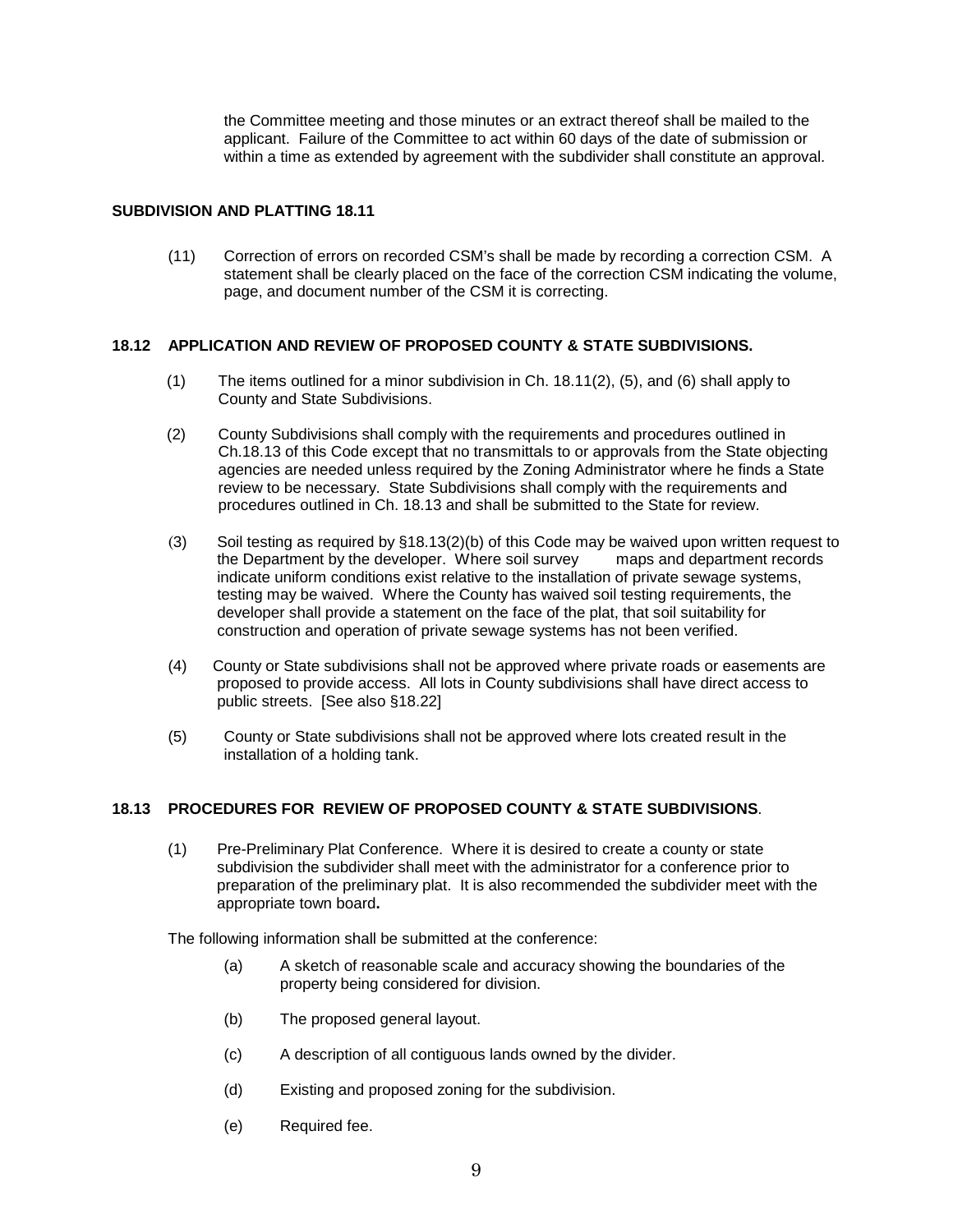(2) Preliminary Plat Submittal Requirements. After the pre-preliminary conference for all county and state subdivisions, a preliminary plat conforming to §236.11 Wisconsin Statutes, shall be prepared for review. Information to be submitted shall include the following:

#### **SUBDIVISION AND PLATTING 18.13**

- (a) A preliminary plat map based upon a survey by a land surveyor registered in Wisconsin, an application prepared on a form provided by the department, and a cover letter. The plat shall show correctly on its face the following information:
	- 1. The applicable information specified in 18.11(2) & (5) & (6).
	- 2. A legal description of the proposed land division and total area in acres or square feet to be divided.
	- 3. Any existing or proposed lake or stream access.
	- 4. Any land reserved for public purposes, including parks, playgrounds, & open spaces.
- (b) Soil & Site Evaluation Report. Soil & Site Evaluation Report as required by Wisconsin Administrative Code COMM 85 and/or the following information shall be submitted for all lots not served by public sewer:
	- 1. Soil profiles accurate enough to show system types for proposed lots.
	- 2. At least one soil boring per lot shall be made initially. Where initial soil borings indicate marked variations in depth to high groundwater or restrictive permeability, additional borings may be required at the discretion of the Administrator.
	- 3. The Administrator may require preplanned lots where slopes and/or variable soil conditions make it difficult to site a system. Preplanning is designating the location of two areas for the future installation of privately owned wastewater treatment system (POWTS) to serve a 3 bedroom home or designating the location of a replacement area for an existing POWTS. Preplanning may include designating areas for buildings, driveways, and other improvements as deemed necessary by the Administrator. The location of such preplanned areas shall be clearly shown on the plat or attached dimensioned detail No changes in preplanned areas shall be made unless approved by the Administrator. (Rev. Ord. #2-2007)
	- 4. The department shall be notified by the developer or soil tester at least two (2) work

days prior to conducting soil tests for any proposed subdivision for the purpose of

 making a field appointment. Unless waived by the Administrator, a department representative shall be on site for soil testing.

- (c) Where the Administrator finds that the County requires additional information relative to a particular problem presented by the proposed subdivision, he shall have the authority to request in writing that additional information including but not limited to the following be included on the preliminary plat or the accompanying documents.
	- 1. Identification of surface drainage patterns, showing direction of flow, grading plan and indicating the manner and extent to which the drainage patterns will be altered by the subdivision and its development and an erosion control plan.
	- 2. Proposed or existing deed and/or plat restrictions.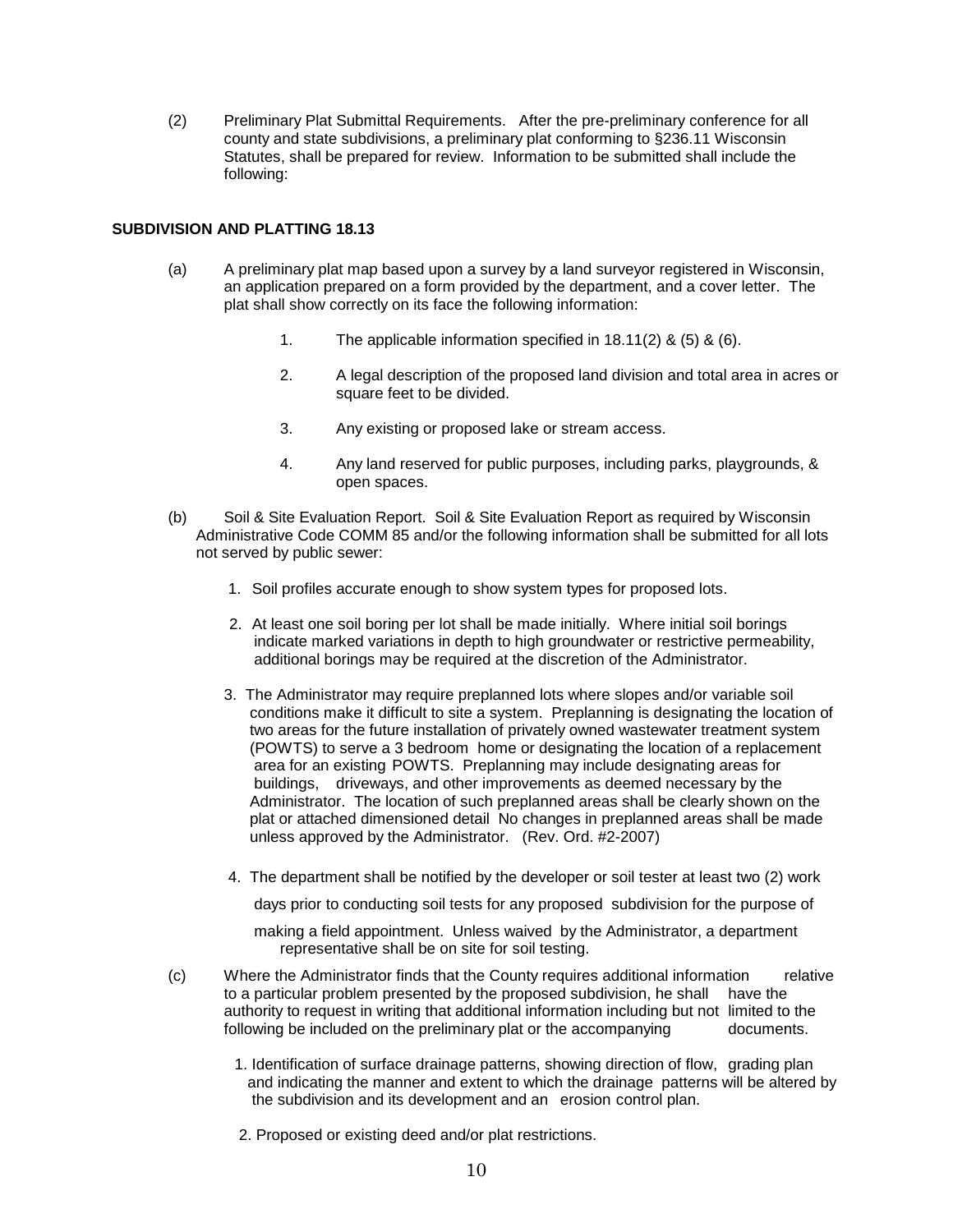- 3. Identification of owners of record of abutting nonplatted lands and a plan for future use and development of adjoining land owned by the subdivider.
- (d) The surveyor preparing the preliminary plat shall certify on the face of the plat that it is a correct representation of the features and that he has fully complied with this ordinance.
- (3) Preliminary plat approval process
	- (a) For all preliminary plats not served by a public sewerage system, the department shall act as the agent for distribution of copies to all objecting and approving agencies and other agencies such as utility companies. The number of copies of each plat shall be determined by the "Zoning Administrator's Checklist for Distribution of Plats."
	- (b) The Committee, within ninety (90) days of the date of filing of a complete preliminary plat and application with the Administrator shall conduct an inspection of the subdivision and approve, approve conditionally or reject such plat unless the time is extended by mutual agreement with the divider. A letter setting forth the conditions of approval or the reasons for rejection shall be sent to the divider. One (1) copy each of the plat and letter shall be placed in the committee's permanent file.
	- (c) Failure of the Committee to act within ninety (90) days or the time as extended by agreement with the subdivider, shall constitute an approval. The ninety (90) day time period shall commence with the filing of the complete plat and application and not the pre-preliminary conference.
	- (d) The Committee or approving authority shall not approve any preliminary plat which is subject of an objection of an objecting agency.
	- (e) The Administrator shall not place the Preliminary Plat on the Committee agenda for review unless there has been a complete submittal at least five (5) work days prior to the meeting.
- (4) Final Plat. Upon approval of the preliminary plat, the subdivider or agent, shall prepare a final plat for review and submit it to the county within 36 months following preliminary plat approval. The Water and Land Use Planning Committee may extend the time for submission of the final plat. (Rev. 1-18-11) The application and review shall include the following:
	- (a) A final plat prepared by a land surveyor registered in Wisconsin. The plat shall comply with all applicable requirements of Chapter 236 of the Wisconsin Statutes.
	- (b) In addition to the requirements of Chapter 236, the final plat shall correctly show on its face:
		- 1. Lands reserved for future public acquisition or for the common use of the property owners within the subdivision. Such lands shall be described and established as outlots.
		- 2. Special restrictions required by the reviewing authorities.<br>3. Final plats shall provide all certificates required by section
		- Final plats shall provide all certificates required by section 236.21 of the Wisconsin Statutes, and in addition, the surveyor shall certify specifically that all provisions of this ordinance have been fully complied with.
	- (c) The Administrator shall not place a final plat on the Committee agenda for review unless the plat or a true copy is submitted at least five (5) work days prior to the meeting.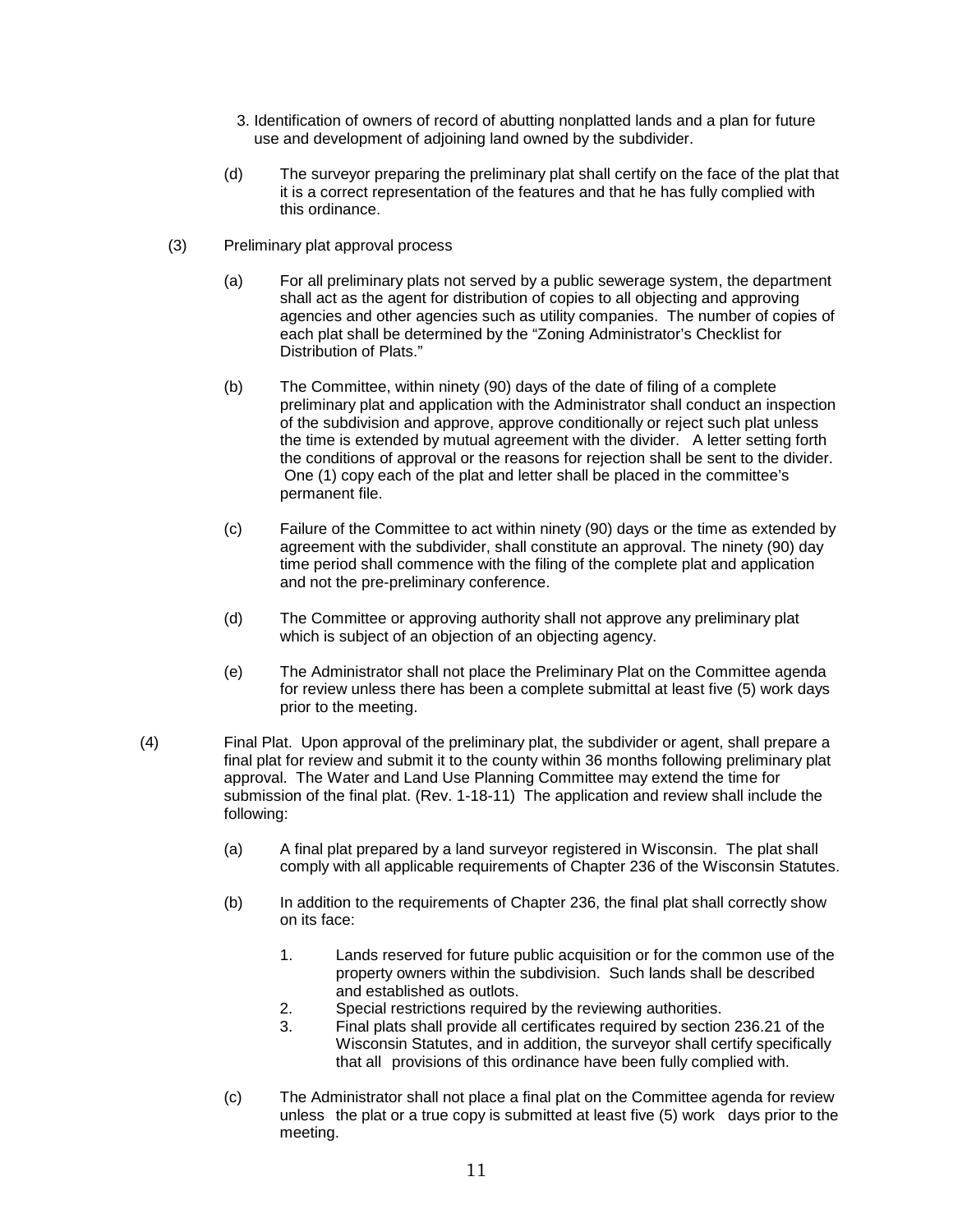- (d) The Committee within sixty (60) days of the date of filing of a complete final plat with the administrator, shall approve, approve conditionally or reject such plat, unless the time is extended by mutual agreement with the subdivider. If approved, the certifications on the plat shall be completed. If approved conditionally, the certifications shall not be completed until the conditions are met. If rejected, a letter or copy of the committee minutes setting forth the reasons for rejection shall accompany the plat.
- (e) Failure of the Committee to act within the sixty (60) days or the time as extended by agreement with the subdivider, shall constitute an approval.
- (f) The Committee may or may not choose to approve any final plat which is the subject of an objection of any objecting agency.
- (g) Relationship between preliminary and final plat:
	- 1. Approval of a preliminary plat shall be deemed an expression of approval or conditional approval of the layout submitted and a guide to the preparation of the final plat which will be subject to further consideration by the committee at the time of its submission.
	- 2. The Zoning Administrator shall determine if a final plat substantially conforms to the preliminary plat and submit this determination to the Water and Land Use Planning Committee along with a recommendation for approval/denial of the final plat. The conclusion and recommendation shall be made part of the public record of the meeting which the final plat is being considered. If the final plat conforms substantially to the preliminary plat as approved, including any conditions of the preliminary approval, and to local plans and ordinances authorized by law, It is entitled to approval. If the final plat is not submitted within thirty six (36) months of the last required approval of the preliminary plat, any approving authority shall refuse to approve the final plat. (Rev. 1-18-11)
- (h) Partial platting. The final plat may constitute only that portion of the approved preliminary plat which the subdivider proposes to record at that time. Approval of a final plat for only a portion of the preliminary plat shall extend approval for the remaining portion of the preliminary plat for thirty six (36) months from the date of such final plat approval unless extended by the Committee. (Rev. 1-18-11)
- (i) Deed restrictions. The committee reserves the right to add further deed restrictions and covenants as provided in section 236.293 of the Wisconsin Statutes.

# **18.14 OBJECTING REVIEW**

(a) Objecting review by the County over preliminary plats in cities and villages. The Water and Land Use Planning Committee shall receive and review preliminary plats of State defined subdivisions located within the City of Antigo and the Village of White Lake, on an objecting basis as specified in 236.12 (2) (b) and 236.12 (6), Wis. Stats., and shall file an objection to such plats upon a determination that conflict exists between the proposed subdivision and any existing or planned parks, highway or road, airport, drainage channels, floodplains, schools or other public facilities. The Committee shall issue a response to the plat as provided in 236.12 (3) or 236.12 (6), Wis. Stats.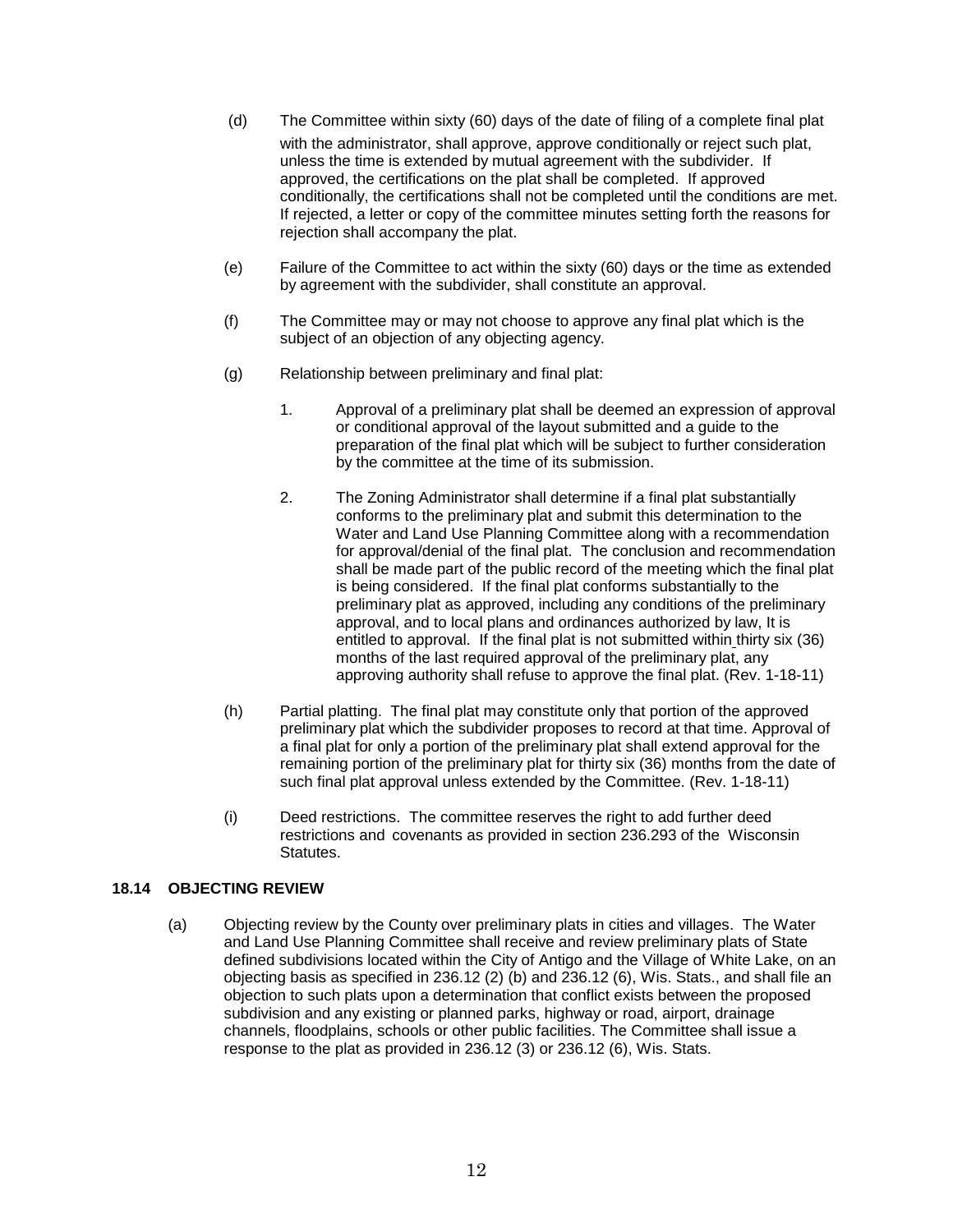#### **SUITABILITY STANDARDS**

## **18.15 GENERAL.**

- (1) Section 236.45 of the Wisconsin Statutes authorizes the County to prohibit the division of lands where such prohibition will carry out the purposes set forth in this ordinance. The county may also regulate the manner of land division in areas where divisions are permitted.
- (2) The suitability standards of this section are in addition to standards set forth in other regulatory ordinances.
- (3) These suitability standards shall be applied to all proposed land divisions under the authority stated herein.
- (4) No land shall be divided which is determined by the administrator or Committee to be unsuitable for its proposed use for reasons of flooding, inadequate drainage, adverse soil or rock formation, severe erosion potential, unfavorable topography, inadequate water supply or sewage capabilities, or any other features or circumstances likely to result in the imposition of unreasonable costs or to be harmful to the health, safety or general welfare of the future residents of the land division or of the community.

# **18.16 ZONING.**

- (1) Divisions of lands under this ordinance, shall be made in conformance with the provisions of Chapter 17, Langlade County Zoning Code if applicable in the town in which the division is located.
- (2) No permanent easement wider than twenty (20) feet shall be recorded which reduces the lot size below the minimum required by the Zoning District in which the lot is located.

# **18.17 DIVISION OF LANDS OF HIGH AGRICULTURAL VALUE.**

- a. It is declared to be the policy of the County according to the Langlade County Farmland Preservation Plan to preserve the agricultural use of land which, because of soil characteristics, aggregate acreage, proximity to other farms or other pertinent characteristics, has high value for continued farm uses to meet the food and fiber needs of the County, the region, the State and nation. In the interest of furthering the orderly use of land, preserving the character of these portions of the County and encouraging the use of land most appropriate to the essential nature of the land itself, land divisions under this chapter shall be limited from intruding on areas of high agricultural value.
- b. Areas zoned and mapped "Exclusive Agriculture" on the County zoning maps shall be considered and a determination made as to the agricultural value of each parcel being proposed for division.
- c. The Committee, in determining the agricultural value, may seek the advice of the County Land Conservation Committee, Natural Resource Conservation Service, assessors, and any other County or State agency which would be of assistance in making such a determination.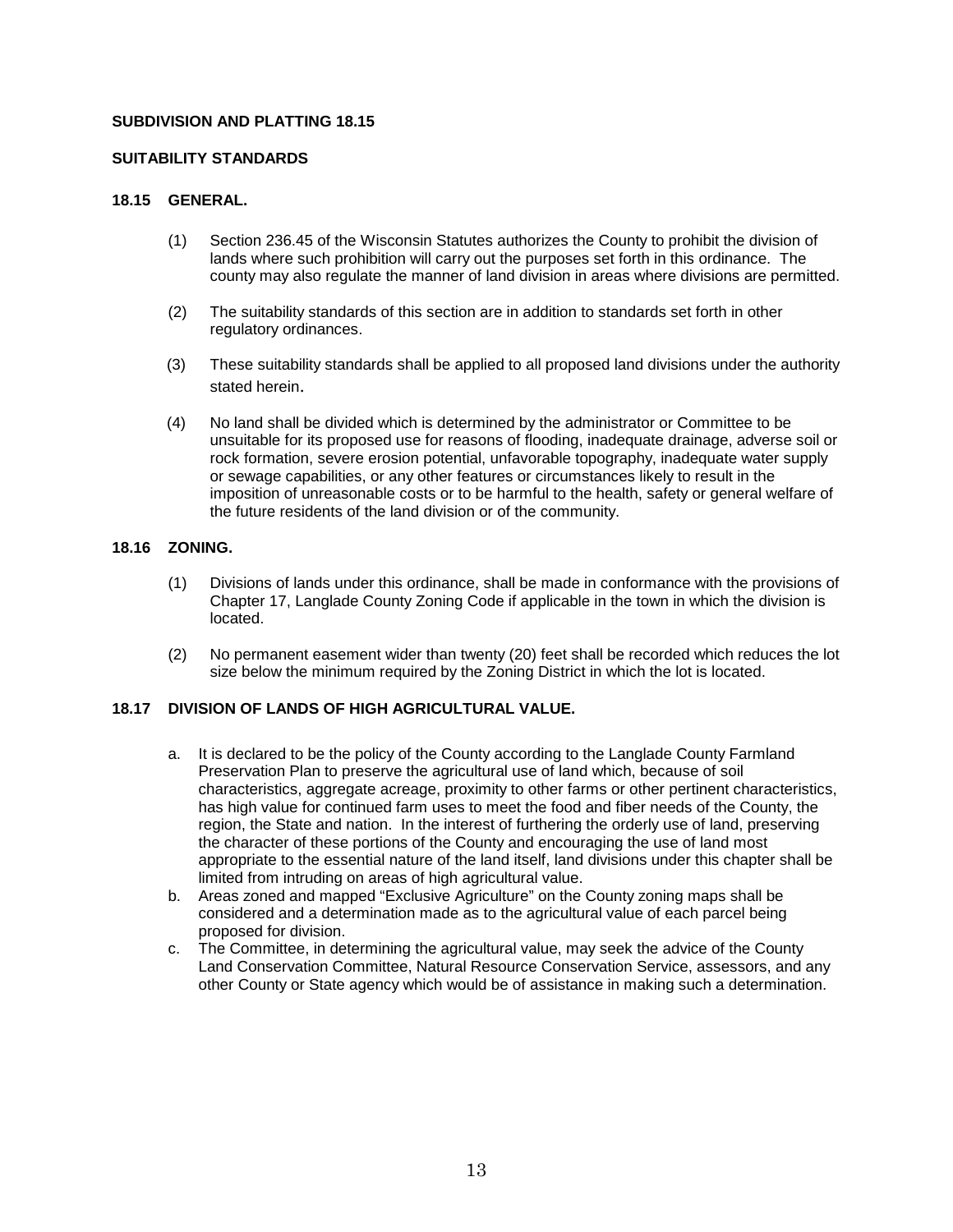#### **18.18 LIMITATIONS ON LARGE LOT, UNSEWERED DEVELOPMENTS IN AREAS WHICH HAVE POTENTIAL FOR SANITARY SEWER SERVICE.**

It is declared to be the policy of the County to encourage sanitary sewer service for subdivided developments. In the interest of promoting the orderly use and development of lands and facilitating adequate provisions for sewerage services, the following standards shall apply to all land divisions.

- a. Developments which can be connected to sanitary sewage collection and treatment facilities within the land division at the time of development shall have all laterals and services to the property line installed in the course of development and shall be connected to the available treatment system prior to occupancy.
- b. The Committee shall determine for each land division which comes before the County for approval whether the proposed development is located in an area where sanitary sewage treatment service can reasonably be expected to be available within a 5 year period from the date of project completion. In making such determination, the Committee shall make diligent inquiry into municipal, State and federal policies which bear upon the likelihood that service will, in fact, be provided on schedule. Land divisions may be occupied prior to connection to sewerage service, provided that each parcel proposed for occupancy meets all standards that are applicable to the interim, on-site waste disposal systems. Interim occupancy may be on the basis of use of 2 or more lots with provisions for redivision after sewerage service connection is made.

#### **18.19 SUITABILITY OF LANDS FOR LARGE RURAL DEVELOPMENTS.**

It is declared to be the policy of the County to reasonably seek to accommodate the demand for purchase and occupancy of large lots for residential purposes in scenic rural locations. In the interest of preserving the green and scenic character of such areas, lessening highway congestion and allowing for adequate on-site waste disposal, such developments shall be permitted in areas of the County which are:

- a. Zoned for such use.
- b. Not included within the agricultural preservation area in the Langlade County Farmland Preservation Plan.
- c. Compatible with the general suitability standards.
- d. To ensure that such developments retain their character, they may be subject to the covenant provisions of this chapter.
- e. If the Committee determines that the development is likely to result in the raising of floral, garden or agricultural crops on a larger scale than normally associated with home gardens or in the raising, care, use or husbandry of animals on a scale beyond that normally associated with full scale farming, the subdivider may be required to provide larger lot or parcel sizes than are otherwise established under Ch. 17 of this Code of Ordinances, and as are deemed necessary to assure space for the intended uses to be carried out without unreasonable interference with the use and enjoyment of present or potential users on nearby properties.

#### **SUBDIVISION DESIGN STANDARDS**

## **18.20 GENERAL.**

Subdivision design standards shall apply to all divisions of land regulated by this ordinance. Land division layouts shall be planned in proper relation to existing and proposed land divisions and streets, topography, surface water, vegetative cover and other natural features. Land divisions shall conform to any county development plan, local master plan or element thereof applicable to the lands included.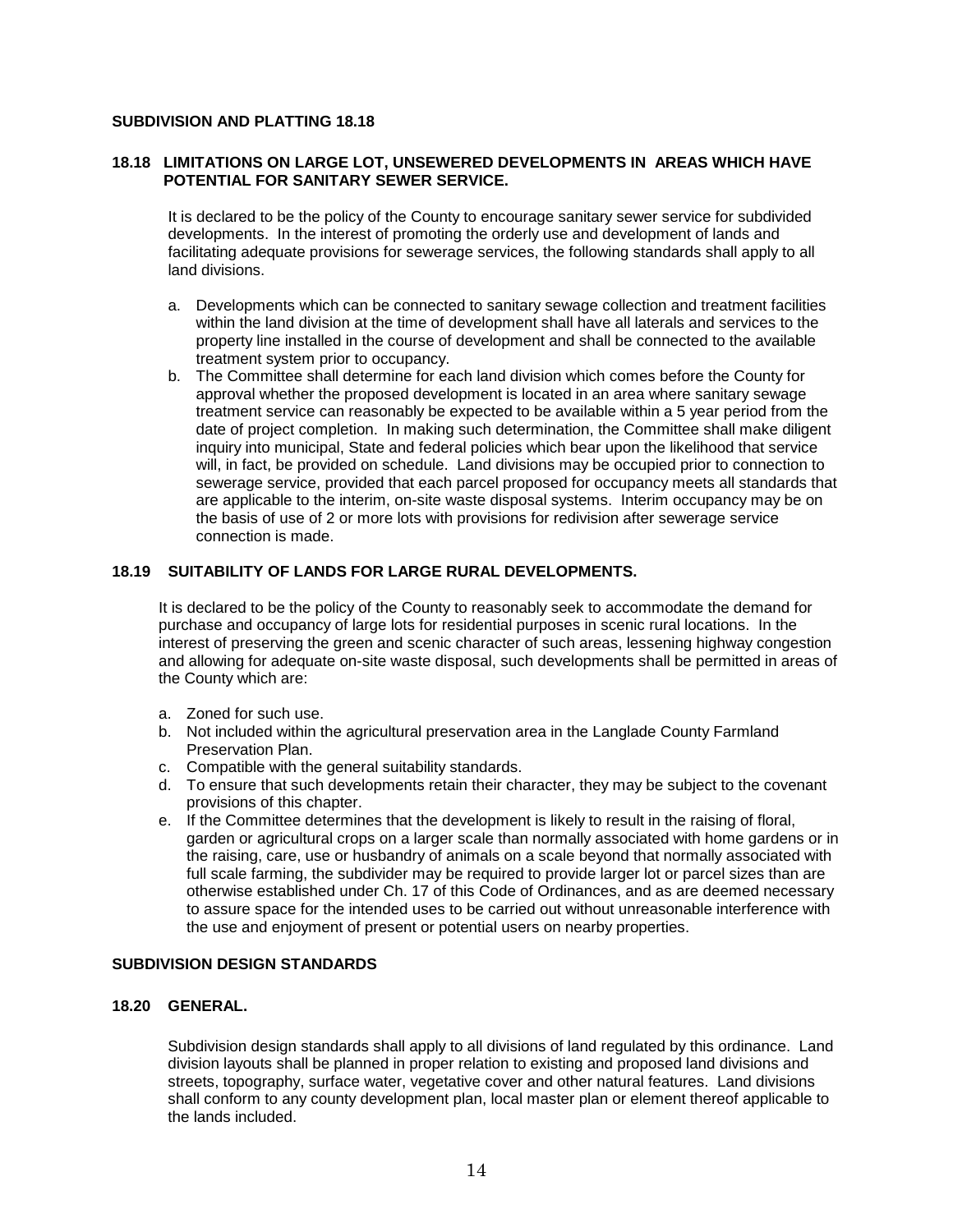## **18.21 SURFACE DRAINAGE AND EROSION CONTROL.**

(1) Land divisions shall be designed so as to minimize soil erosion and to provide reasonable management of surface water drainage. The Committee may require engineering studies of erosion potentials and may impose preventive design requirements. The Committee may require documentation of surface water drainage patterns and may impose design requirements to assure that flows are transported and disposed of without causing undue erosion and siltation of surface waters, undue runoff onto adjoining lands or streets or other rights-of-way or excessive infiltration into locations of on-site waste water disposal facilities. Dividers may request assistance and consultation from the department and Land Conservation Department in meeting the above requirements.

(2) Storm Water Easement and Drainage Right-of-Way. Where a subdivision is traversed by a water course, drainage way, channel, or stream, there shall be provided a storm water easement or drainage right-of-way conforming substantially to the lines of such water course, and of such width or construction or both as will be adequate for drainage purposes. Wherever possible, it is desirable that the drainage be maintained by an open channel with natural or landscaped banks and adequate width for maximum potential volume of flow.

## **18.22 STREETS AND ROADS. (Rev. Ord. #3-2009)**

(1) Public Streets and Roads - General Considerations. Streets and roads shall be designed and located in relation to existing and planned streets and future subdivisions, to topographic conditions and natural terrain, to promote convenience and safety, and in appropriate relation to the proposed uses of land to be served by such streets.

These provisions shall apply to all public roads and streets within the jurisdiction of the Ordinance except when the Water & Land Use Planning Committee has approved the public streets and roads as part of a Planned Residential Development. (Rev. Ord.#2-2007)

- a) All roads in state and county subdivisions shall be public roads. All lots in state and county subdivisions shall front on public roads.
	- 1) Right-of-way shall be at least 66 feet.<br>2) Before the final plat is approved by the
	- 2) Before the final plat is approved by the Committee, the subdivider shall build the road to town specifications or shall provide financial assurance to the Town Clerk ensuring that the road will be built within 3 years from the date of final approval or before more than 50% of the lots are sold, whichever comes first. The amount of the financial assurance shall be determined by the Town. A copy of the financial assurance and a letter from the Town stating the financial assurance has been properly filed and meets their requirements shall be submitted to the administrator. The town and the subdivider may enter into an agreement to allow additional time for road construction along with an extension of the financial assurance and a copy of said agreement shall be submitted to the administrator. If the plat is developed in phases as approved by the Water & Land Use Planning Committee, the amount of the financial assurance shall be limited to the phase currently being constructed and will not be required to be provided sooner than is reasonably necessary before the construction of the road begins. (Rev. Ord. 1-2011)
	- 3) The specifications for roads shall be approved by the Town. Prior to either acceptance of the road by the town or release of the financial assurance, all improvements shall be inspected by the Town and found to have been installed according to specifications.
- b) Owner's certificates of dedication shall be used on certified survey maps of minor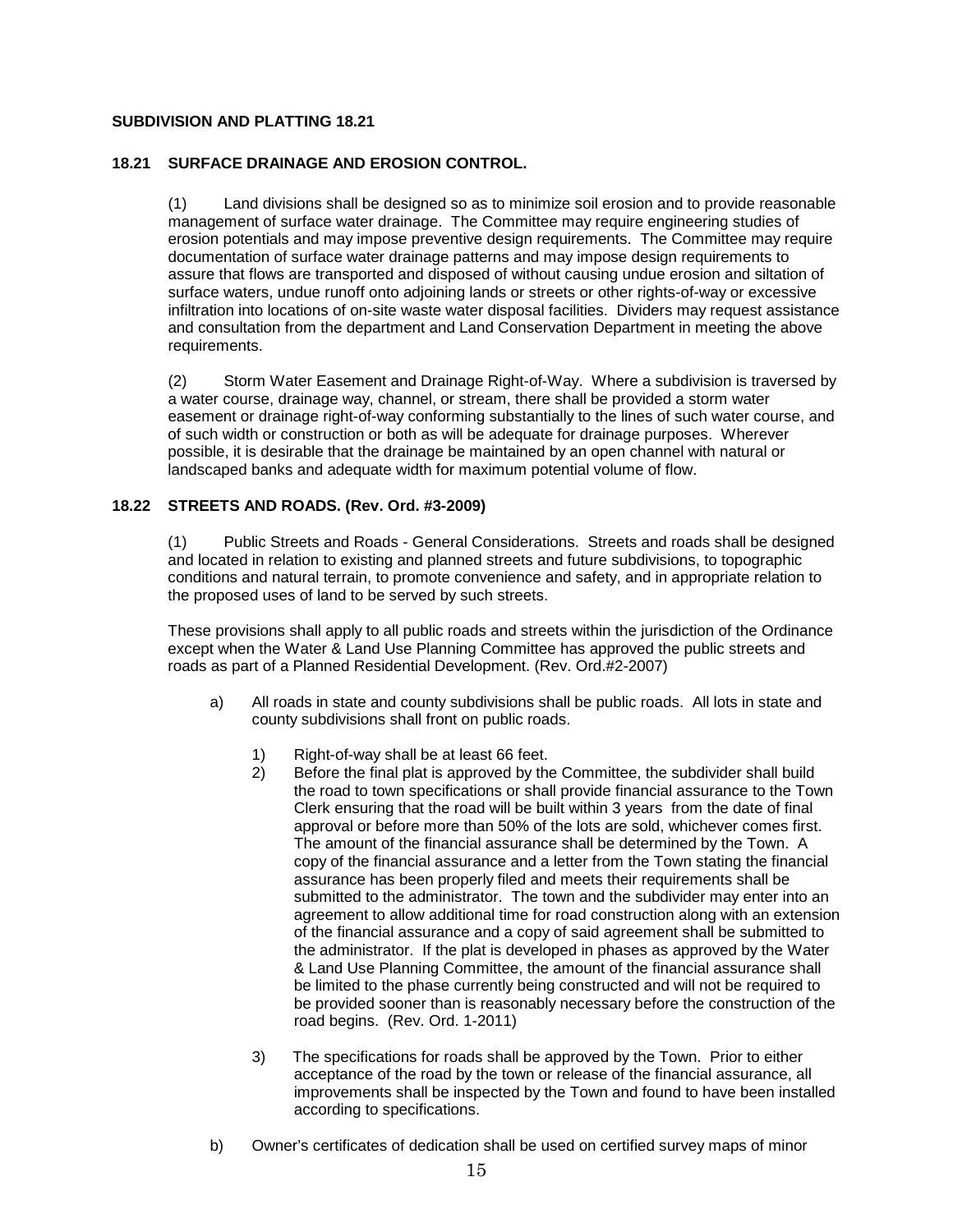subdivisions when public roads are created.

- c) Town road names are subject to approval by the Town Board and the Committee to ensure unique naming. Before any Minor Subdivision, County Subdivision, or State Subdivision can be approved for recording, new town roads shall be named and these names as approved shall appear on the document to be recorded.
- (2) Private Roads. General. These provisions shall apply to all private roads (easements) intended to provide access to newly created parcels except when the Water & Land Use Planning Committee has approved the private roads as part of a Planned Residential Development. (Rev. Ord. #2-2007) (Rev. Ord. #1-2011)
	- (a) Private roads (easements) are only allowed in minor subdivisions and shall meet the following requirements: (Rev. Ord. #1-2011)
		- 1) A minimum of a 33' wide private road shall provide access from a public road to one (1) lot.
		- 2) A minimum of a 66' wide private road shall provide access from a public road to not more than two (2) lots.
		- 3) A restriction shall be placed on the face of the survey that there shall be no further division of lots created under paragraphs 1) & 2).
		- 4) A private road shall not exceed 1,320' in length.
	- (b) A road shall be built to town specifications according to the procedure under 18.22(1) and properly dedicated for public use when said road is to provide access to more than two (2) lots.
	- (c) All private roads may be named and properly signed. Private road names are subject to approval by the Town Board and the Committee to ensure unique naming. These names as approved shall appear on the document to be recorded. (Rev. Ord. #1- 2011)
	- (d) Private roads serving County and State subdivisions are not allowed.
	- (e) All private dead end roads shall have sufficient side and overhead clearances to allow access and an adequate turnaround for emergency, police, fire, utility and school bus usage.
	- (f) Private roads that are existing at the time of the effective date of this ordinance that are proposed to provide access to newly created parcels, shall meet the requirements as specified in this section (2).
	- (g) Private roads from an existing public road to the newly created lot(s) shall be clearly labeled and dimensioned and monumented right-of-way lines shall be shown on the CSM. (Rev. Ord. #3-2009)
- (3) Arrangement.
	- (a) All streets shall be properly integrated with the existing and proposed system of streets and dedicated rights-of-way and future subdivisions.
	- (b) All streets shall be properly designed to accommodate special traffic generators, such as industries, business districts, schools, churches, and shopping centers.
	- (c) Minor streets shall be laid out to conform as much as possible to the topography, to discourage use by through traffic, to permit efficient drainage and sewer systems, and to require the minimum amount of streets necessary to provide convenient and safe access to property.
	- (d) The use of curvilinear streets, cul-de-sacs or U-shaped streets shall be encouraged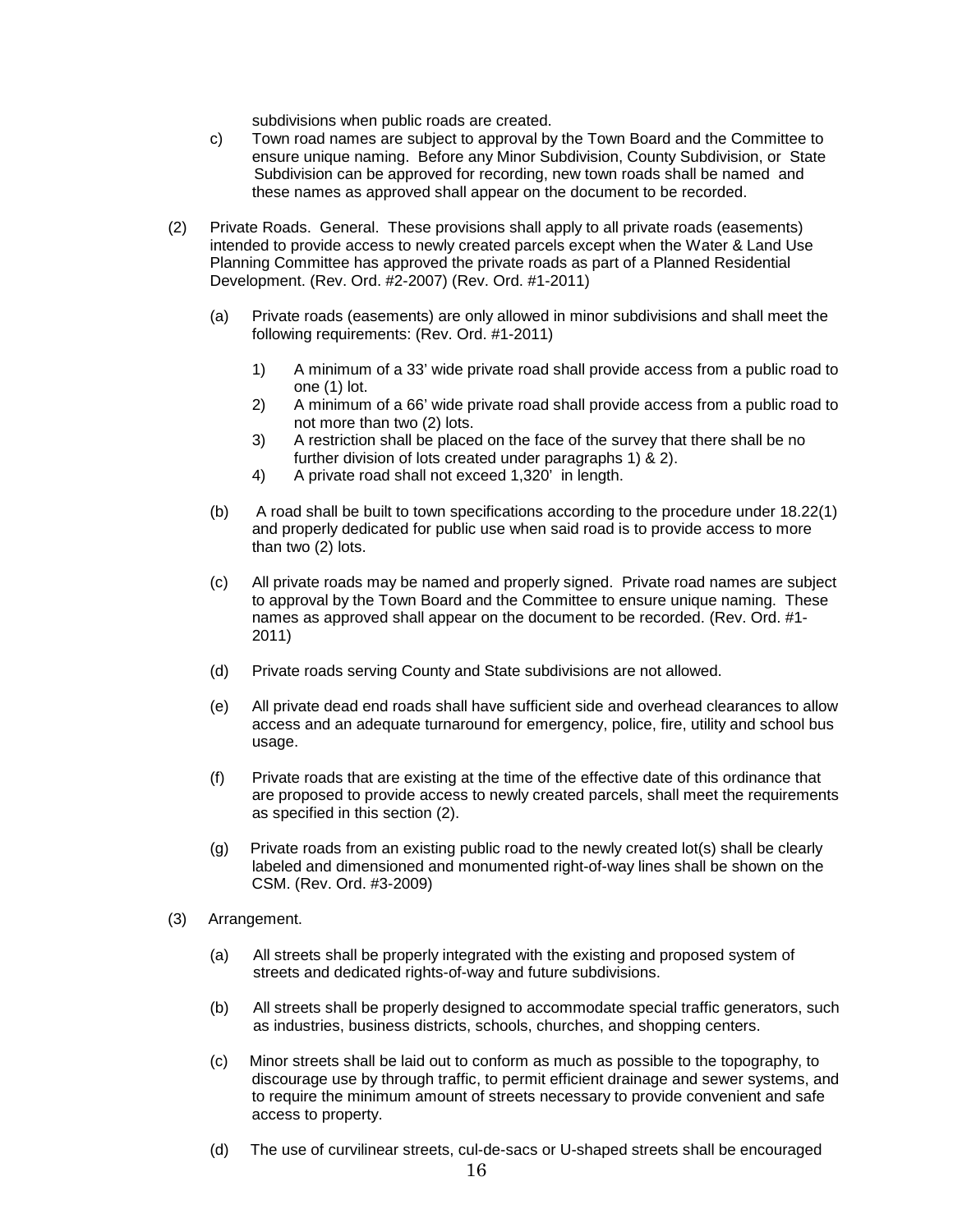where such use may result in a more desirable layout.

- (4) Access to Major Streets. The number of residential streets entering a major street shall be kept to a minimum. Where a subdivision borders on or contains an existing or proposed major street, the Committee may require that access to such streets be limited by one (1) of the following means:
	- (a) A parallel street supplying frontage for lots backing onto the major street. Such lots to be provided with a screen planting contained in a non-access reservation along the major street;
	- (b) A series of cul-de-sacs, U-shaped streets, or short loops entered from and designed generally at right angles to such a parallel street, with the rear lines of their terminal lots backing onto the major street;
	- (c) A marginal access street or service drive, separated from the major street by a planting or grass strip and having access thereto at suitable points.
- (5) Width of Roadways. Paving widths of all roadways shall be determined by the Town Board but shall not be less than that specified in §86.26 statutes.
- (6) Cul-de-sacs or Dead End Streets.
	- (a) The use of cul-de-sacs in street layouts shall be limited to portions of developments which, due to unusual shape, size, location, or topography, floodplain, wetland or other condition may better be served by cul-de-sacs than by continuous streets. A layout making unrestricted use of cul-de-sacs or courts will not be acceptable.
	- (b) A cul-de-sac shall not be longer than 1,320 feet, measured on its centerline unless, by reason of topography or other circumstances beyond the control of the developer, the Committee, upon the recommendation of the administrator, find a greater length to be justifiable.
	- (c) The diameter of a permanent cul-de-sac shall be not less than one hundred twenty (120) feet. The roadway within the turn-around shall have the largest diameter practical. The roadway shall generally be within 10 feet of the right of way.
	- (d) Temporary cul-de-sacs or "T" turnarounds may be required where a roadway will not be immediately completed as a through street. The Committee may approve turnarounds of smaller diameter or different design on a case by case basis.
- (7) Half Streets. Half streets in new subdivisions shall not be permitted without Committee approval. Where a half street is adjacent to a new subdivision, the other half of the street shall be dedicated by the subdivider. Where a new subdivision abuts an existing street of inadequate right-of-way width, additional right-of-way width may be required to be dedicated and the subdivider to meet the requirements of this chapter.
- (8) Street Intersections.
	- (a) Streets shall be laid out so as to intersect as nearly as possible at right angles but deflections of up to twenty (20) degrees from right angles will be acceptable. Not more than two (2) streets shall intersect at any one point unless specifically approved by the Committee.
	- (b) Proposed new intersections along one side of an existing street shall coincide with any existing intersections on the opposite side of such street. Street jogs with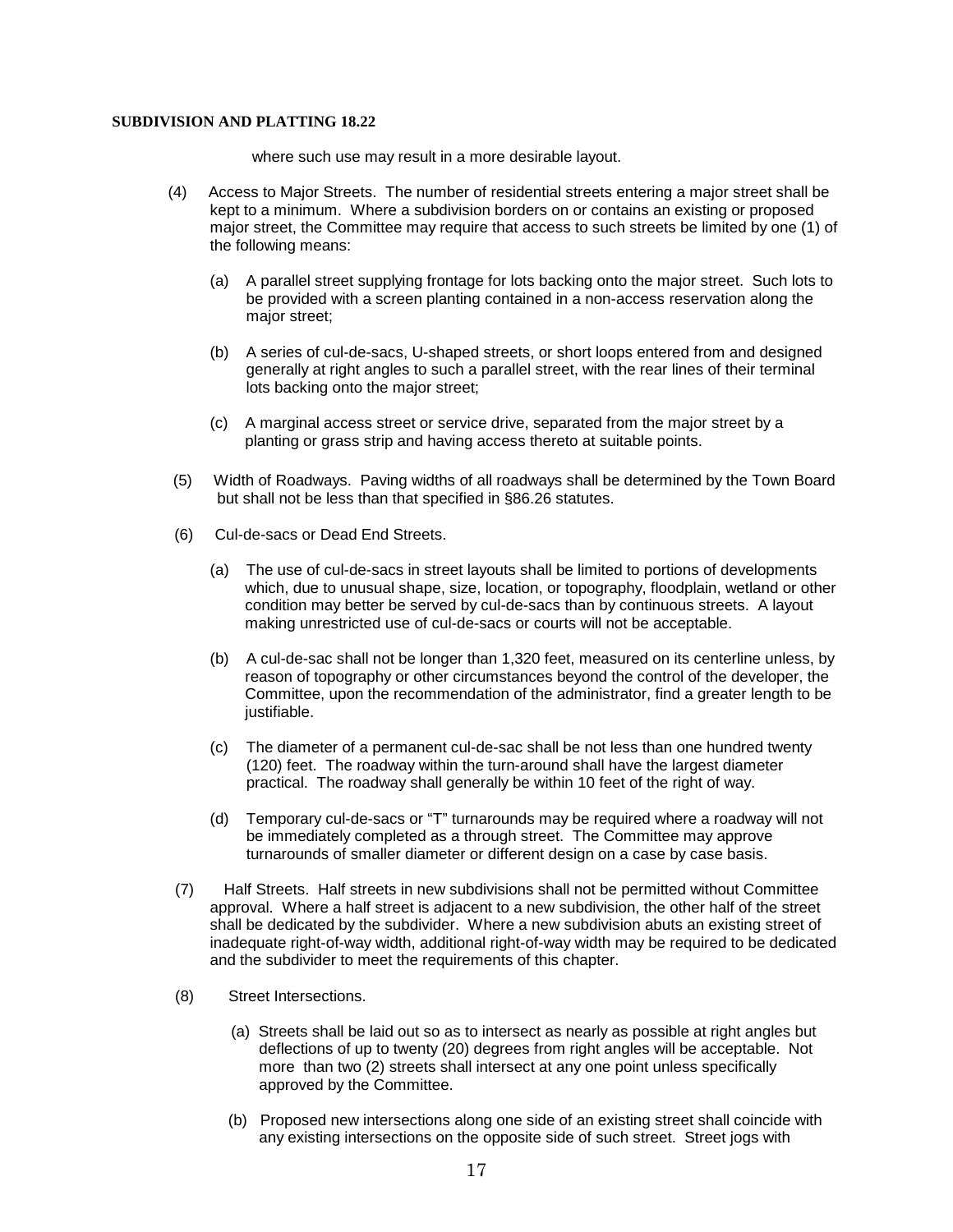centerline offsets of less than one hundred, twenty-five (125) feet shall not be permitted. Where streets intersect major streets their alignment shall be continuous.

- (c) The Town Board or Committee may require the developer to dedicate or reserve land at intersections to the extent deemed necessary to provide adequate sight distances.
- (9) Alleys
	- (a) Alleys may be required by the Committee where deemed necessary.
	- (b) The width of alleys shall be not less than twenty-four (24) feet.
	- (c) Dead end alleys are prohibited except under very unusual circumstances, and crooked and "T" alleys shall be discouraged. Where dead end alleys are unavoidable, they shall be provided with adequate turnaround facilities at the dead end.
- (10) Utility Easements. The Committee may require easements for electric power and communication facilities, storm and sanitary sewer, streets, trees, gas, water or other utility lines. Where such easements are specifically located within the area being divided, they shall be placed so as not to interfere unreasonably with the use and enjoyment of the property for residential or other purposes. All easements shall be noted on the final plat followed by reference to intended use; such easements shall be at least ten (10) feet wide.
- (11) Driveway access. Driveway access points shall be located and shown on the plat where the Committee deems necessary due to visibility, safety, and topography concerns.

# **18.23 LOTS AND BLOCKS.**

- (1) Unless specifically waived by the Committee, or approved by the Committee for a condominium pursuant to 18.37. a separate lot shall be provided for each structure intended for residential use. (Rev. Ord. #1-2011)
- (2) Minimum Lot Size. The minimum lot size for newly created lots shall be two (2) acres with the following exceptions:
	- (a) Waterfront lots shall meet the minimum lot size requirements in Chapter 17, Zoning Code, Section 17.30 Shoreland Zoning.
	- (b) Lots in a sanitary district to be served by public sewer shall meet the minimum lot size requirements in Chapter 17, Zoning Code, Section 17.44(4).
	- (c) If a soil and site evaluation report indicates a conventional, in-ground pressure, at-grade or mound system could be installed and is approved by the department and the system area is shown on the survey, the minimum lot size may be reduced to one (1) acre.
	- (d) When Chapter 17, Zoning Code requires larger minimum lot sizes for particular zoning districts, the larger size shall apply.
	- (e) When the Water & Land Use Planning Committee has approved the minimum lot size as part of a Planned Residential Development. (Rev. Ord. #2-2007)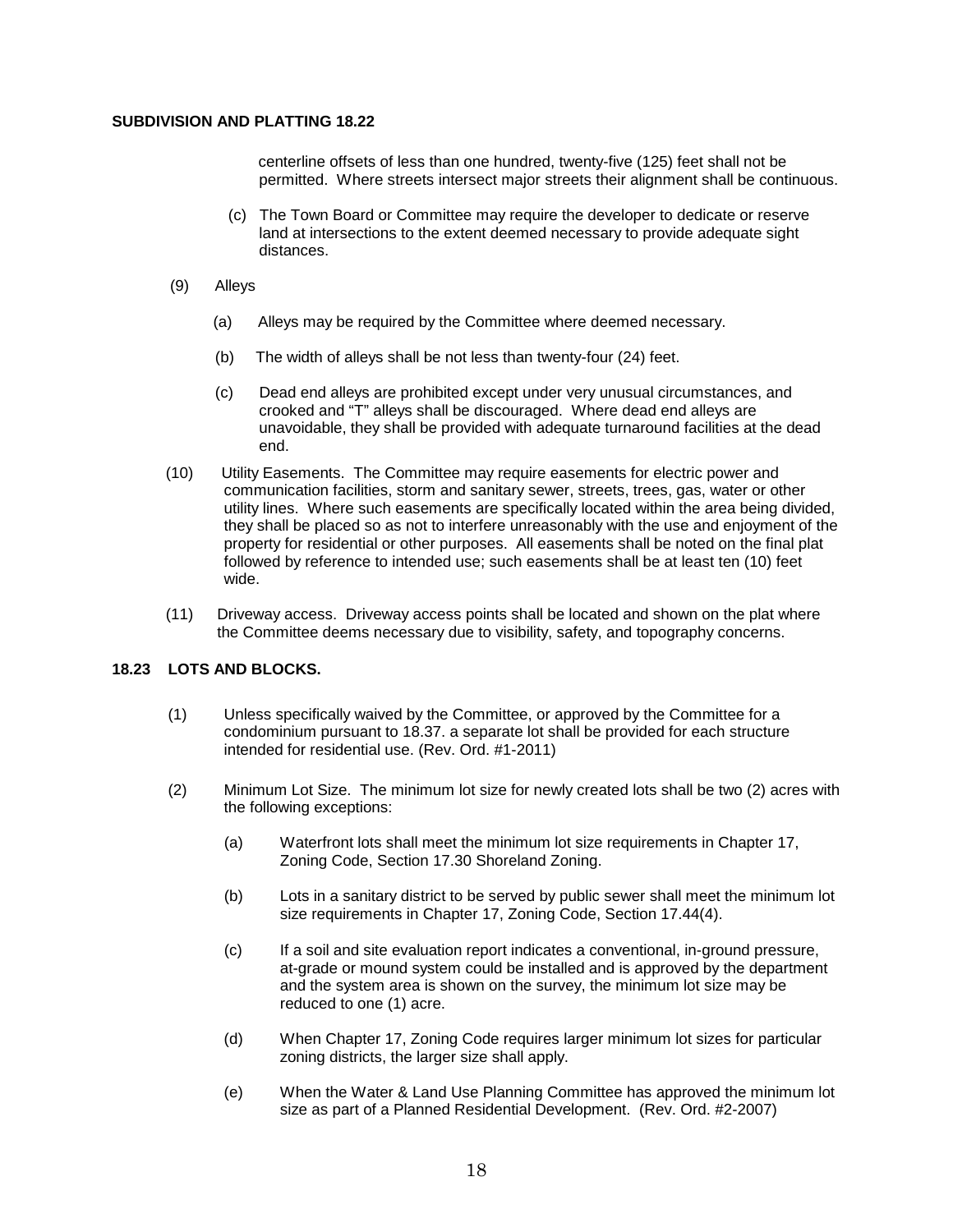- (3) Residential blocks
	- (a) Blocks shall have sufficient width to provide for two (2) tiers of lots of appropriate depths. Exceptions to this prescribed block width shall be permitted in blocks adjacent to major streets, railroads, or waterways.
	- (b) The lengths, widths, and shapes of blocks shall be appropriate for the locality and the type of development contemplated, but block lengths in residential areas should not, where practical, exceed one thousand, eight hundred (1,800) feet nor be less than four hundred (400) feet in depth. Wherever practicable, blocks along major arterials and collector streets shall be not less than one thousand, three hundred and twenty (1,320) feet in length.
	- (c) Pedestrian walkways, not less than ten (10) feet wide, may be required by the Committee through the center of blocks more than nine hundred (900) feet long where deemed essential to provide circulation or access to schools, playgrounds, shopping centers, transportation, or other community facilities.
- (4) Nonresidential blocks. Blocks designed for business, commercial, or industrial uses shall be of such length and width as may be determined suitable by the Committee for the prospective use.
- (5) Lots. In general, the size, shape, and orientation of lots shall be appropriate for the location of the subdivision and for the type of development and use contemplated. Lot dimensions shall conform to the requirements of applicable zoning regulations. No lot depth shall be more than five (5) times its width at the building line. Private access strips that are narrower than the minimum lot width required by zoning shall not be used in calculating this ratio.
- (6) Residential lots. Residential lots to be served by private sewage systems shall comply with the rules of the Department of Commerce and the Langlade County Private Sewage System Ordinance.
- (7) Business, commercial and industrial properties. Depth and width of properties reserved or laid out for business, commercial, or industrial purposes shall be adequate to provide for the off-street parking and loading facilities required for the type of use and development contemplated, as established in the appropriate zoning regulations.
- (8) Corner lots. Corner lots for residential use shall have extra width to permit full building setback as required in the appropriate zoning regulations.
- (9) Lot frontage. Every lot shall have a minimum of 33 feet of frontage directly on a public road except as provided in 18.22(2)(a)1.)& 2.).
- (10) Drainage requirements. Lots shall be laid out so as to provide positive drainage away from all buildings, and individual lot drainage shall be coordinated with the general storm drainage pattern for the area. Drainage shall be designed so as to avoid concentration of storm drainage water from each lot to adjacent lots.
- (11) Holding Tanks. The creation of a lot(s) under this ordinance that results in the use of a holding tank is prohibited. In order to determine the suitability of the soils for the proposed lot(s), a determination shall be made by the administrator based on the Langlade County Soil Survey and knowledge of the existing soil conditions in the area. If there is conflicting information, a complete soil & site evaluation report shall be submitted prior to approval of the division. If the determination is made that the lot(s) is only unsuitable for a holding tank, then the division shall not be approved.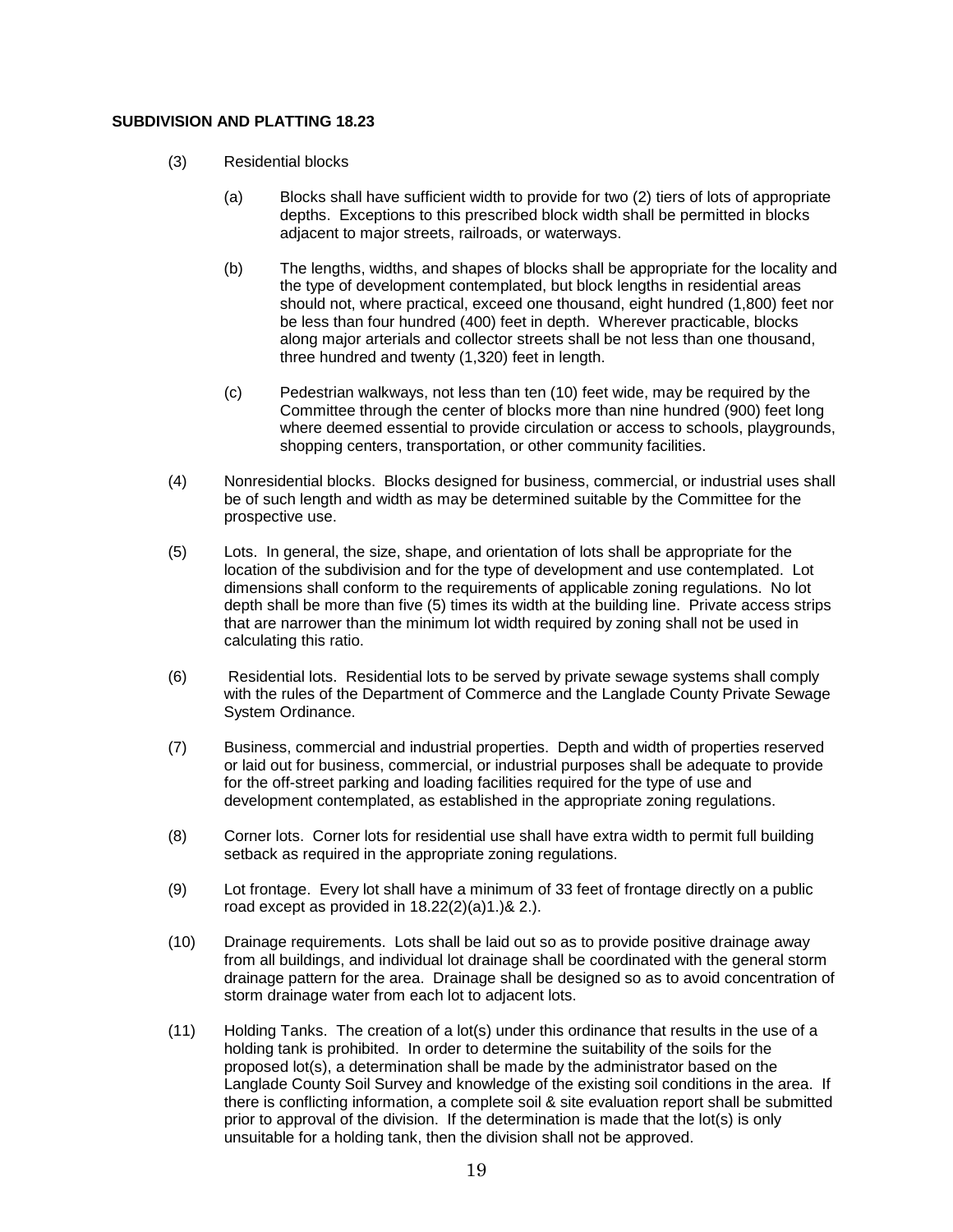## **18.24 LANDS NEAR WATER'S EDGE.**

The lands lying between the meander line, established in accordance with section §236.20(2)(g) statute and the waters edge and any otherwise unplattable lands, such as floodways, which lie between a proposed land division and the water's edge shall be included as part of lots, outlots or public dedications in any map or plat abutting a lake or stream. This requirement applies not only to lands proposed to be divided, but also to all lands under option to the subdivider or in which he holds an interest and which abut a lake or stream as provided in section 236.16(4) of the Wisconsin Statutes. Lands located below the ordinary high water mark of any navigable water shall not be included in the total area of any lot or parcel created under the terms of this ordinance. See OAG-88-78.

## **18.25 RESERVATION OF LAND.**

Reservation of land shall be required which are in conformance with the county development plan or parts thereof.

## **18.26 PARKS, PLAYGROUNDS**

In the design of the land division, due consideration shall be given to the reservation of suitable sites of adequate area for future schools, parks, playgrounds, drainageways and other public purposes. Consideration shall also be given in the design of the land division to the preservation of scenic and historic sites, stands of fine trees, wetlands, lakes and ponds, watercourses, watersheds and ravines.

#### **18.30 DEDICATION**

- (1) Roads. The subdivider shall be required to offer for dedication to the County or Town whichever is applicable all streets, roads and other public ways which are proposed to be established within the subdivision.
- (2) Disclosure. No person shall sell any parcel of land if it abuts on a road which has not been accepted as a public road unless the seller informs the purchaser in writing of the fact that the road is not a public road and is not required to be maintained by the Town or the County.
- (3) Public access to navigable waters. State and County subdivisions abutting on a navigable lake or stream shall, according to the provisions of section 236.16(3) of the Wisconsin Statutes and this section, provide access at least one hundred (100) feet wide to the low water mark so that there will be public access, which is connected to existing public roads at least one-half (1/2) mile intervals as measured along the lake or stream shore, except where greater intervals and wider access is agreed upon by the Department of Natural Resources and the Department of Administration, Plat Review, and excluding shore areas where public parks or open space streets or roads on either side of a stream are provided. For minor subdivisions, the requirement for public access may be waived by the Committee. The Committee shall be substituted for the state agencies in deciding applications for access points at greater intervals and additional wider distances for county subdivisions*.*
- (4) Other dedications. The Committee may require that suitable sites not to exceed 5% of the total area of the land division be offered for dedication or reservation for future public use, such as parks, playgrounds, public access, drainageways, school sites and open spaces as needed by the subdivision.
- (5) Terms of reservation. Reservation of land for public acquisition shall be for a period specified by the Committee not to exceed ten (10) years. Land so reserved shall be shown on the final plat.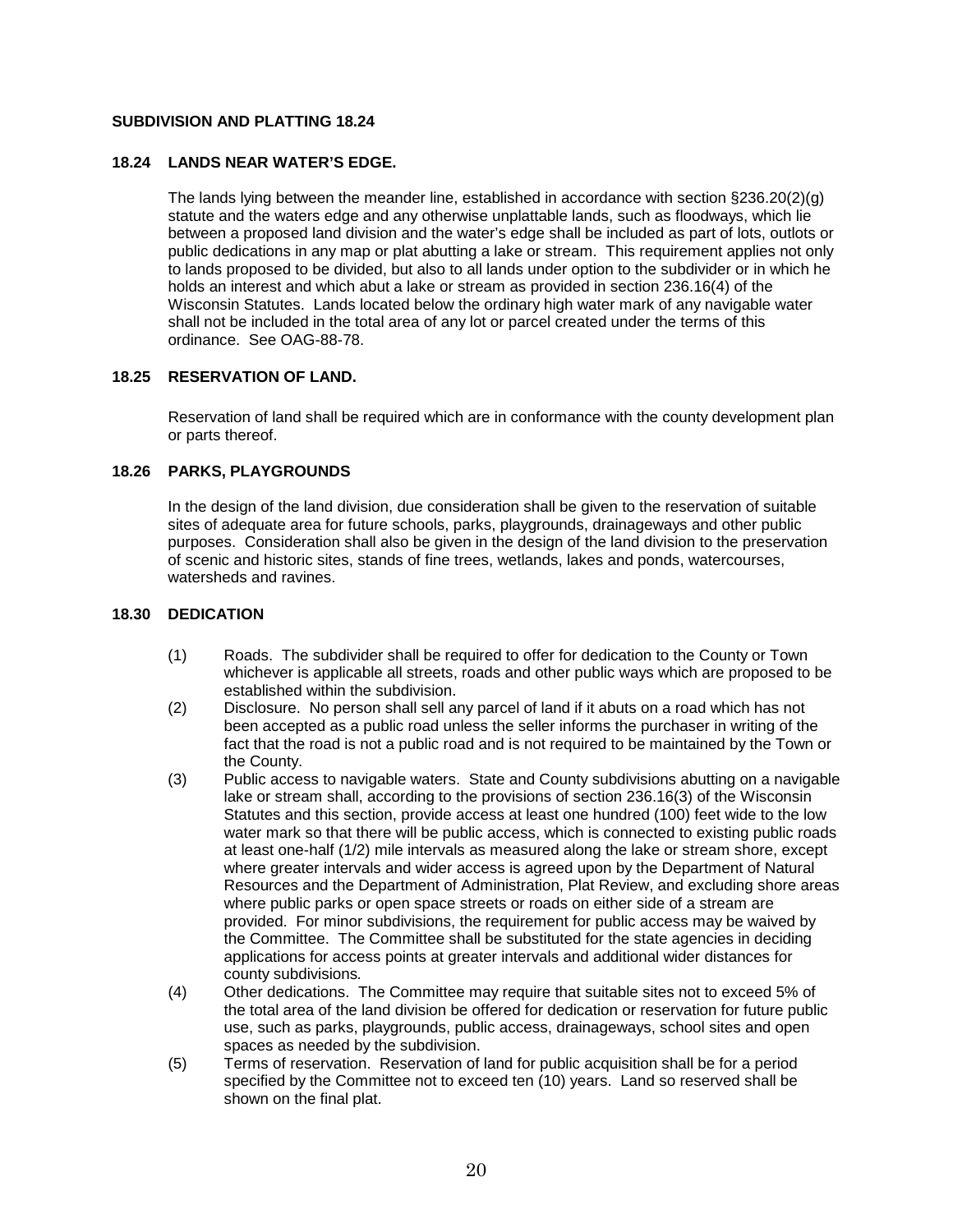(6) Method of offering dedications. Dedications shall be effected as provided in section 236.29 of the Wisconsin Statutes. Dedications to the county shall require approval of the County Board.

#### **18.31 IMPROVEMENTS**

- (1) Survey monuments. The surveyor shall install all survey monuments in accordance with the requirements of section 236.15 of the Wisconsin Statutes for county subdivisions or Section 236.34 for minor subdivisions. The Town Board may waive the placing of monuments for a reasonable time on condition that the subdivider executes a security bond to ensure that the monuments will be placed within the time required.
- (2) Ties to the County Coordinate System. Any State or County Plat or CSM recorded in the Register of Deeds office or any plat of survey filed in the County Surveyor's office shall be tied by lengths and bearings to a monumented boundary line of a quarter section in which the subdivision lies. A description of the monuments at ends of the line and the bearing and distance between those monuments shall be shown. Boundary bearing references shall be to bearings established by the County in its county coordinate system. If no bearings have been established on any of the boundaries of the section being worked in, a reference to a magnetic or true direction shall be used. When re-dividing an existing CSM or subdivision plat which is already connected to county bearings the re-division shall be referenced to those bearings.

## **18.32 COMMENCEMENT OF IMPROVEMENTS AND CONSTRUCTION.**

Commencement. No construction or installation of improvements shall commence in a proposed subdivision until the final plat has been approved by all reviewing authorities; provided, however, that construction or installation of improvements may commence following approval of a preliminary plat if the committee's approval of the preliminary plat included explicit approval of such commencement. The setting of survey monuments does not require explicit approval of the committee.

#### **CONDOMINIUMS**

## **18.35 INTENT.**

It is the intent of this section to regulate condominiums as they relate to zoning and for the division of land for the purpose of establishing a condominium plat.

#### **18.36 ZONING**.

Land divided for the establishment of a condominium plat shall meet the requirements of the Langlade County Zoning Ordinance.

## **18.37 CONDOMINIUM PLATS.**

A condominium plat shall be submitted to the Committee for review and approval pursuant to WI Stats. 703.115. (Rev. Ord. #2-2007)

# **18.38 STANDARDS.**

Condominium plats shall meet the requirements of section 703.11 of the Wisconsin Statutes. (Rev. Ord. #2-2007)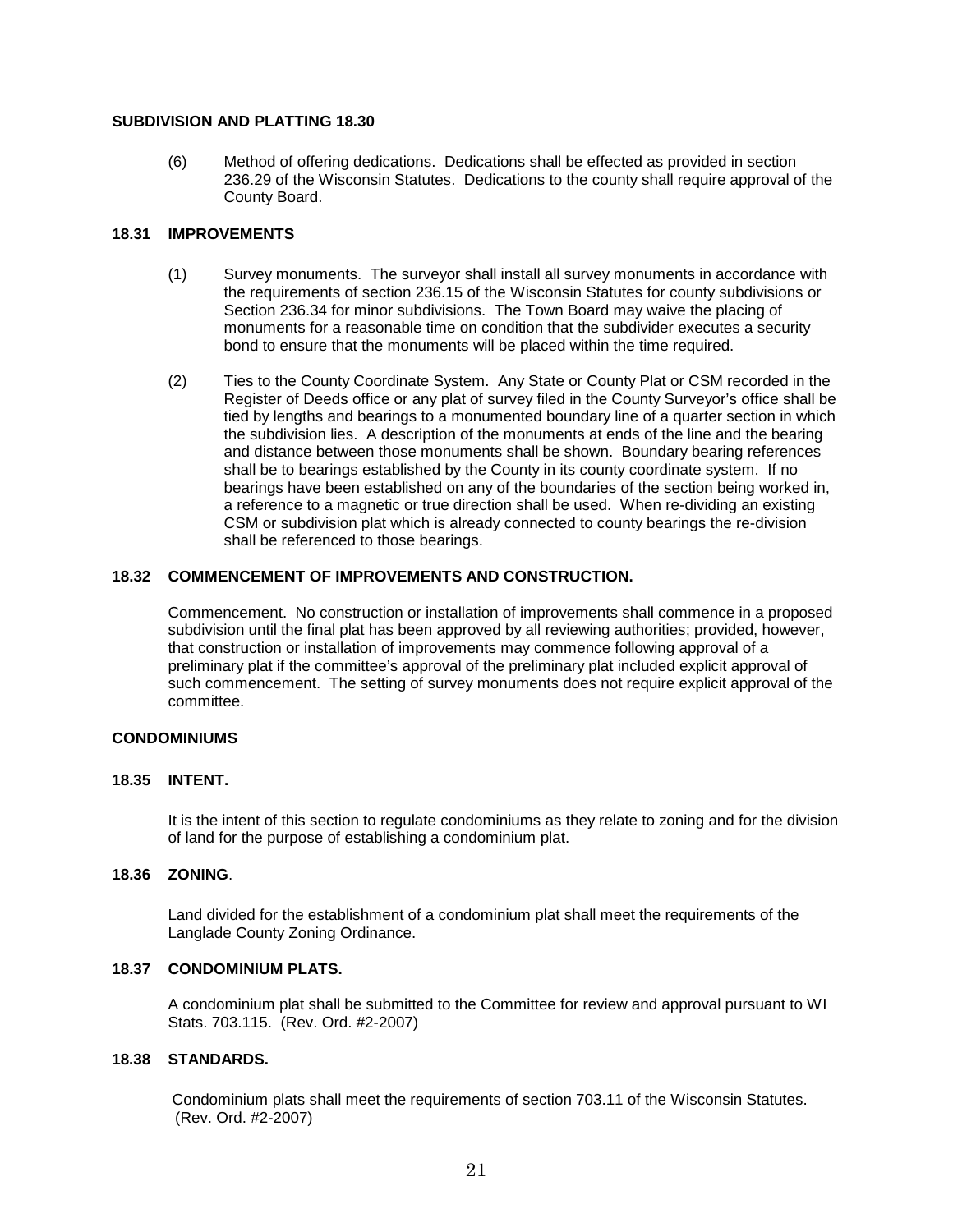#### **18.39 UNITS.**

- (1) Unlike subdivision of lots and blocks, units are applied to condominium plats. Units shall be fully described as provided by section 703.12 of the Wisconsin Statutes.
- (2) Units within multi-unit or multi-story structures shall be shown and described on the plat.

#### **18.40 APPROVAL**.

As a condition of approval of condominium plats, the Committee may consider all provisions outlined in Chapter 703 of the Wisconsin Statutes prior to granting approval for the recording of the instruments specified.

#### **ADMINISTRATION AND ENFORCEMENT**

#### **18.45 WATER & LAND USE PLANNING COMMITTEE.**

The Committee as appointed by the Langlade County Board, shall be empowered to insure proper administration and compliance with the provisions of this chapter, conduct such hearings and meetings as necessary in accordance with this code and to approve, conditionally approve or reject applications under the terms as set forth herein and set fees and adjust them from time to time as is deemed necessary.

#### **18.46 ZONING ADMINISTRATOR.**

The administrator shall be responsible for the administration and enforcement of this ordinance and may delegate duties to designees within the department.

#### **18.47 FEES, ENFORCEMENT, VARIANCES AND APPEALS.**

- (1) Fees (Rev. 2/07)
	- (a) Application fees. **See Water & Land Use Planning Approved Fee Schedule.** The subdivider shall pay the fees specified below at the time of formal submission of application. (Rev. 4/06)
	- (b) Legal and engineering fees. Upon mutual agreement, the subdivider shall pay the County at times specified by the committee, a fee equal to the actual cost to the County of any engineering or legal work incurred by the County in conjunction with the plat review. Engineering work shall include preparation of construction plans and specifications and inspections. Legal work shall include the drafting of contracts between the county and the subdivider and a review of covenants, easements and documents involved in dedications.
	- (c) Permit fees shall be set and amended from time to time by the Committee.
	- (d) A double permit fee will be charged for all after-the-fact permit applications to partially recover the cost of obtaining compliance.
	- (e) Resubmittal fees equal to the application fees may be charged if:
		- 1. Closure is not met in a county plat.
		- 2. Major revisions to the revised map are required.
- (2) Modifications and appeals
	- (a) Modifications. Where, because of unique topographic or other conditions of the land involved, or because of other conditions predating adoption of this ordinance, or to achieve consistency with a city or village extraterritorial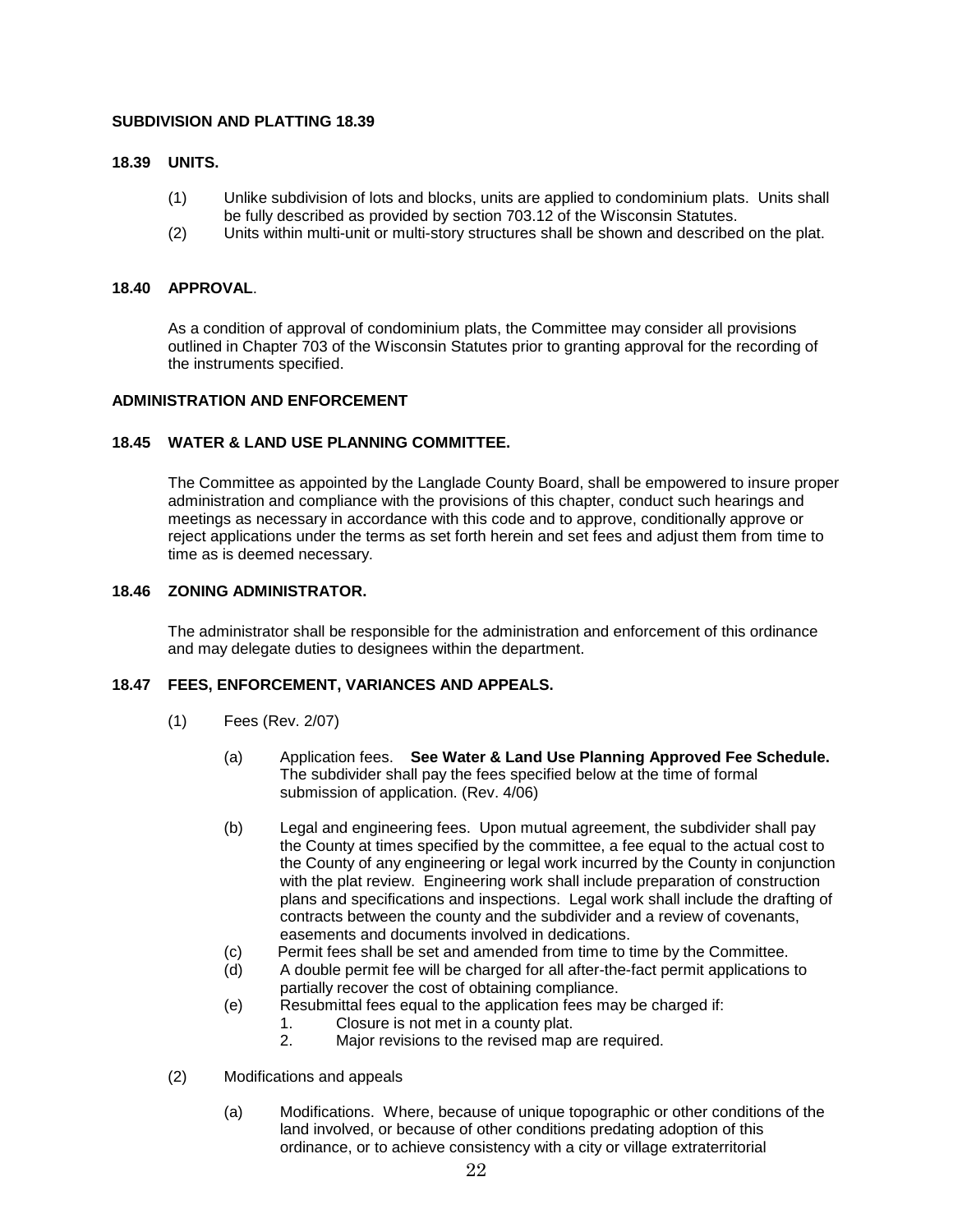ordinance, it is inappropriate to apply literally the provisions of this ordinance and where such literal applications would impose undue hardship, the Committee may vary the requirements of this code. The Committee may attach conditions to the granting of such modifications to assure that the purpose and intent of the ordinance are observed and that compliance with state law is achieved. The Committee shall not waive or modify the requirements of this code for the creation of a lot that is intended to provide collateral for security purposes (as for payment of a debt or performance of a contract). (Rev. Ord. #-2009)

- (b) Appeals
	- 1. The County Board of Adjustment shall hear and decide appeals where it is alleged that the administrator erred in applying the provisions of this ordinance.
	- 2. Any person aggrieved by a failure to approve any land division or condominium plat, may appeal therefrom to the courts as provided in the Wisconsin Statutes.
- (3) Replats, vacations or alterations in recorded plats
	- (a) Replats of all or part of a recorded land division shall occur pursuant to section 236.36 through 236.455 of the Wisconsin Statutes.
	- (b) Upon submission to the county of a preliminary plat for an area for which a plat was vacated or altered by action pursuant to section 236.40 through 236.44, the Committee shall hold a public hearing. While the proposed new plat is pending before the committee, notices of the hearing shall be mailed to the owners of all properties within the area of the subdivision and to all landowners within two hundred (200) feet of the proposed replat.
- (4) Enforcement
	- (a) Any division of land which results in a state subdivision, county subdivision, minor subdivision or condominium plat as defined in this ordinance, shall be surveyed, mapped or platted, and the map or plat shall be approved as provided herein, and the approved map or plat shall be recorded with the Langlade County Register of Deeds prior to conveying any lot, parcel or tract included within the proposed division, provided, however, that in the case of a subdivision which has been the subject of a preliminary plat approved by the Committee, offers or contracts to convey parcels, lots, or tracts within the proposed land division may be entered into pending approval of the final plat if the contract or offer to convey stated on its face that it is contingent upon recording of the final plat and shall be void if such plat is not recorded within a specified time.
	- (b) Lots may be further divided, providing they meet all land division standards of this and other applicable ordinances. It shall be unlawful for any person to build upon, divide, convey, record or monument any land in violation of this code or the Wisconsin Statutes. No person shall be issued a permit by the county authorizing the building upon or improvement of any land division or condominium plat until the requirements of this chapter have been fully met.
	- (c) The administrator or designee may issue a compliance order, field directive, suspension order or termination order to assure compliance with the provisions of this code.
	- (d) The county may institute appropriate action or proceedings to enjoin violation of the ordinance or of state law pursuant to section 236.31 of the Wisconsin Statutes.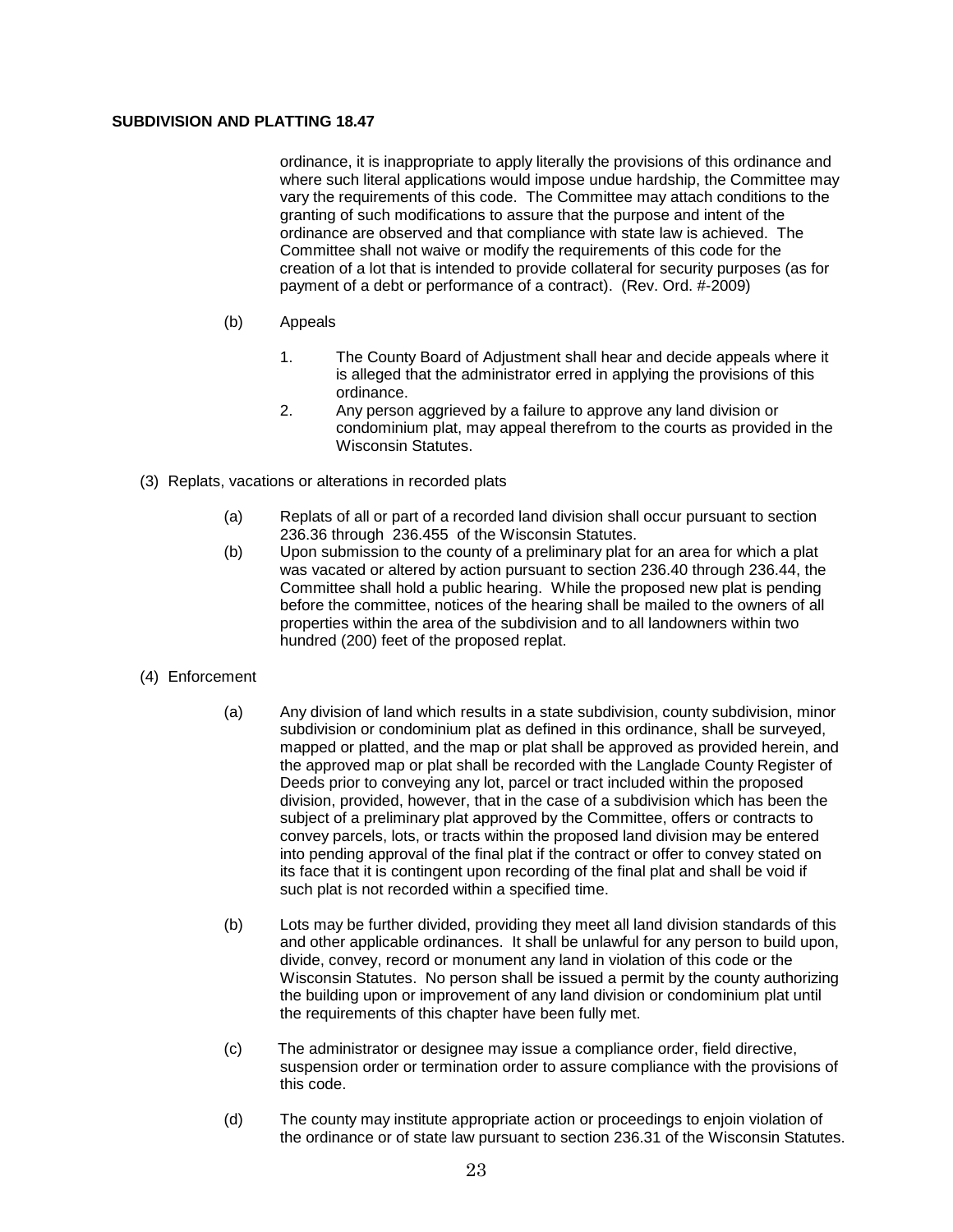- (e) Penalties
	- 1. A person, firm or corporation who fails to comply with this code shall be subject to the penalty provisions contained in section 25.04 of the Langlade County General Code of Ordinances. Each day a violation exists or continues shall constitute a separate offense.
	- 2. Improperly recording or conveyance of lot in unrecorded plat and monuments disturbed or not placed has penalties provided in §236.31 and 236.32 statutes.
	- 3. Assessor's plats made pursuant to section 70.27 of the Wisconsin Statutes may be ordered by the County at the expense of the divider or the owners of record when a land division is created by successive divisions, not in compliance with this code.
- (f) The Zoning Department shall withhold permit(s) or approval(s) pursuant to this ordinance where the applicant, owner, or licensed contractor is in violation of this or any ordinance administered by the Zoning Department, and for any parcel(s) of land which has an outstanding violation(s) until the violation(s) has been corrected. A request for waiver of these provisions may be made, to grant or deny a permit or approval on the merits of the application, to the Zoning Committee.

#### **18.48 RECORDING AND CONVEYANCE OF LOTS OR PARCELS INCLUDED WITHIN LAND DIVISION REQUIRING COUNTY APPROVAL.**

- (1) Recording. Pursuant to WI Stats.section 236.25(2) the Register of Deeds is directed to accept for recording all plats and certified survey maps and accompanying documents which are required to be prepared and approved by this code, and to keep and record same. Pursuant to WI Stats. Section 236.25(2)(b) plats shall be recorded within 12 months after the last approval and 36 months from the first approval. No person shall attempt to record a plat or document purporting to create parcels of land for sale or development that is not in conformance with this ordinance. (Rev. 1-18-11)
- (2) Conveyance. Lands described in plats and maps recorded pursuant to sub. (1) may be described by reference to the recorded plat or map and recording document number for all purposes, including those of assessment, taxation, devise, descent and conveyance as defined in section 706.01(3), Wisconsin Statutes.

# **18.49 ABROGATION AND GREATER RESTRICTIONS.**

It is not intended by this ordinance to repeal, abrogate, annul, impair or interfere with any existing easements, covenants, deed restrictions, agreements, ordinances, rules, regulations or permits previously adopted or issued pursuant to law. However, wherever this ordinance imposes greater restrictions, the provisions of this ordinance shall govern. In their interpretation and application, the provisions of this ordinance shall be liberally construed in favor of Langlade County, and shall not be deemed a limitation or repeal of any other power granted by the Wisconsin Statutes.

# **18.50 WAIVER OF LIABILITY.**

- (1) In carrying out any of the provisions of this chapter or in exercising any power or authority granted to the department, its agents or employees, thereby, there shall be no personal liability upon them.
- (2) In such matters, it is understood that the department, its agents or employees act as agents and representatives of the County.